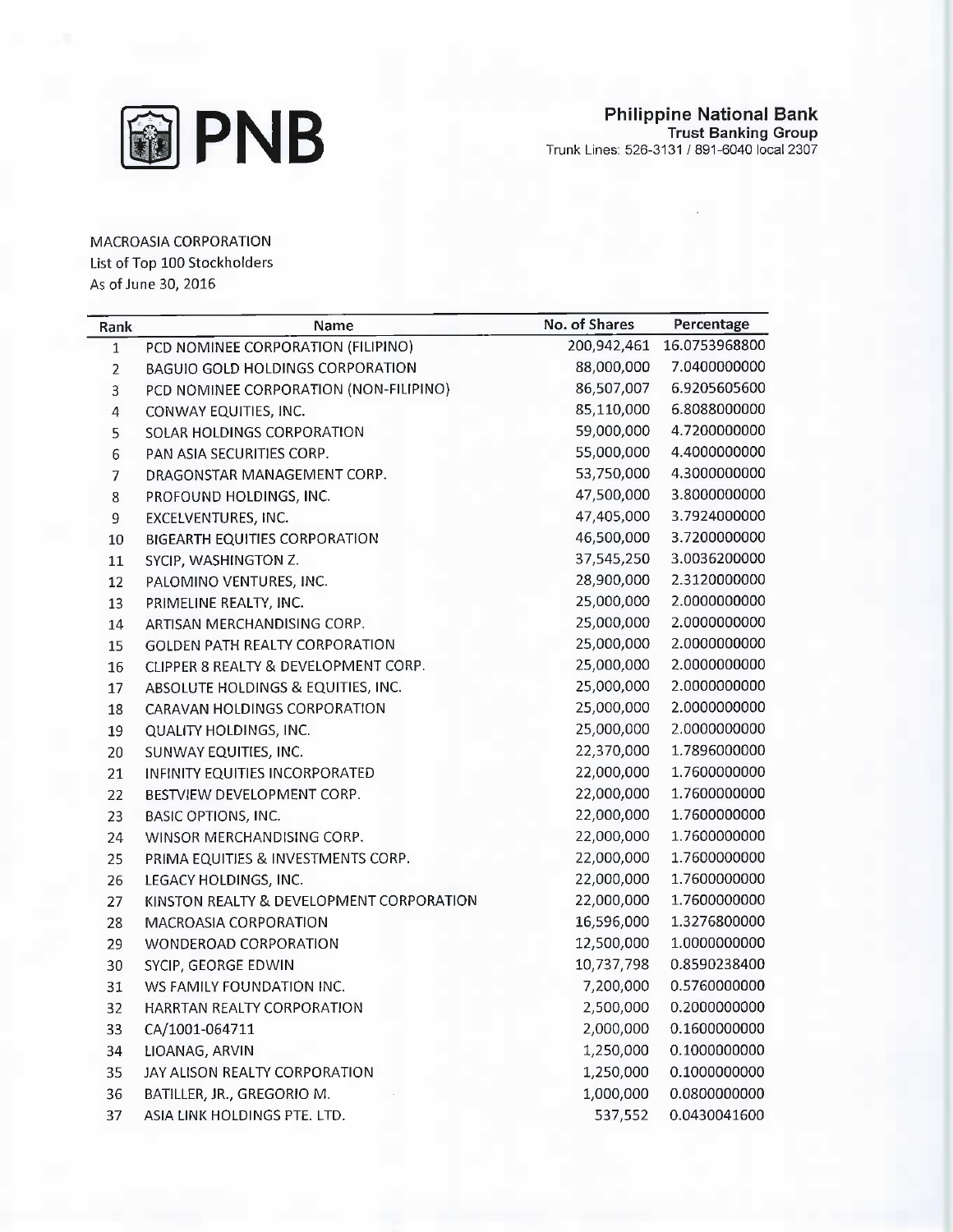

| 38 | SY, HANS                                    | 500,000 | 0.0400000000 |
|----|---------------------------------------------|---------|--------------|
| 39 | ZULUETA, AGNES M.                           | 380,000 | 0.0304000000 |
| 40 | ANSELMO, TRINIDAD & CO., INC.               | 303,650 | 0.0242920000 |
| 41 | HERRERA III, FLORENTINO M.                  | 230,000 | 0.0184000000 |
| 42 | SIGUION-REYNA, LEONARDO T.                  | 200,000 | 0.0160000000 |
| 43 | YU, DONATA P.                               | 192,500 | 0.0154000000 |
| 44 | SY, LETICIA                                 | 182,500 | 0.0146000000 |
| 45 | MUNSAYAC, CELIA A.                          | 175,000 | 0.0140000000 |
| 46 | TIONG SIN AI, BENJAMIN                      | 150,000 | 0.0120000000 |
| 47 | YU, EMILIO C.                               | 150,000 | 0.0120000000 |
| 48 | SY (SY050), LINO                            | 137,000 | 0.0109600000 |
| 49 | TAN, JR., LUCIO K.                          | 125,000 | 0.0100000000 |
| 50 | TANENGLIAN, MARIANO C.                      | 125,000 | 0.0100000000 |
| 51 | SYCIP, GEORGE                               | 125,000 | 0.0100000000 |
| 52 | CHUA, JOSEPH T.                             | 125,000 | 0.0100000000 |
| 53 | BAUTISTA, JAIME J.                          | 125,000 | 0.0100000000 |
| 54 | CHENG, ANTONIO B.                           | 125,000 | 0.0100000000 |
| 55 | MOTORTRADE NATIONWIDE CORPORATION           | 125,000 | 0.0100000000 |
| 56 | SY, LINO                                    | 121,750 | 0.0097400000 |
| 57 | TAN, LOZANO A.                              | 115,000 | 0.0092000000 |
| 58 | ONG, DIONISIO                               | 111,600 | 0.0089280000 |
| 59 | DYHONGPO, CARLOS                            | 104,000 | 0.0083200000 |
| 60 | FLORENTO, HECTOR                            | 100,000 | 0.0080000000 |
| 61 | TAN, MICHAEL G.                             | 100,000 | 0.0080000000 |
| 62 | TAN, LUCIO C.                               | 100,000 | 0.0080000000 |
| 63 | PRIETO, MARIXI R.                           | 100,000 | 0.0080000000 |
| 64 | TAN, CARMEN K.                              | 100,000 | 0.0080000000 |
| 65 | TIU, BEN C.                                 | 100,000 | 0.0080000000 |
| 66 | ABOITIZ, JR., ENRIQUE M.                    | 100,000 | 0.0080000000 |
| 67 | LIM, STEWART C.                             | 100,000 | 0.0080000000 |
| 68 | LIM A/C ILIMJS01, JOSEPH                    | 100,000 | 0.0080000000 |
| 69 | EMERICK JEFFERSON SY GO AND/OR GIRLIE NG GO | 75,000  | 0.0060000000 |
| 70 | CHUA, ANNIE CHU                             | 70,000  | 0.0056000000 |
| 71 | JOSEPH CHUA & CO., INC.                     | 69,460  | 0.0055568000 |
| 72 | SEANGIO, VIRGINIA D.                        | 62,500  | 0.0050000000 |
| 73 | SY, LAURO C.                                | 62,500  | 0.0050000000 |
| 74 | YAO, BONIFACIO                              | 60,000  | 0.0048000000 |
| 75 | ALCANTARA, JOSE C.                          | 50,000  | 0.0040000000 |
| 76 | DY, ANGEL                                   | 50,000  | 0.0040000000 |
| 77 | DY (VSK-38), ANTONIO S.                     | 49,000  | 0.0039200000 |
| 78 | YING, LO LAN                                | 47,000  | 0.0037600000 |
| 79 | R. COYIUTO SECURITIES, INC.                 | 35,175  | 0.0028140000 |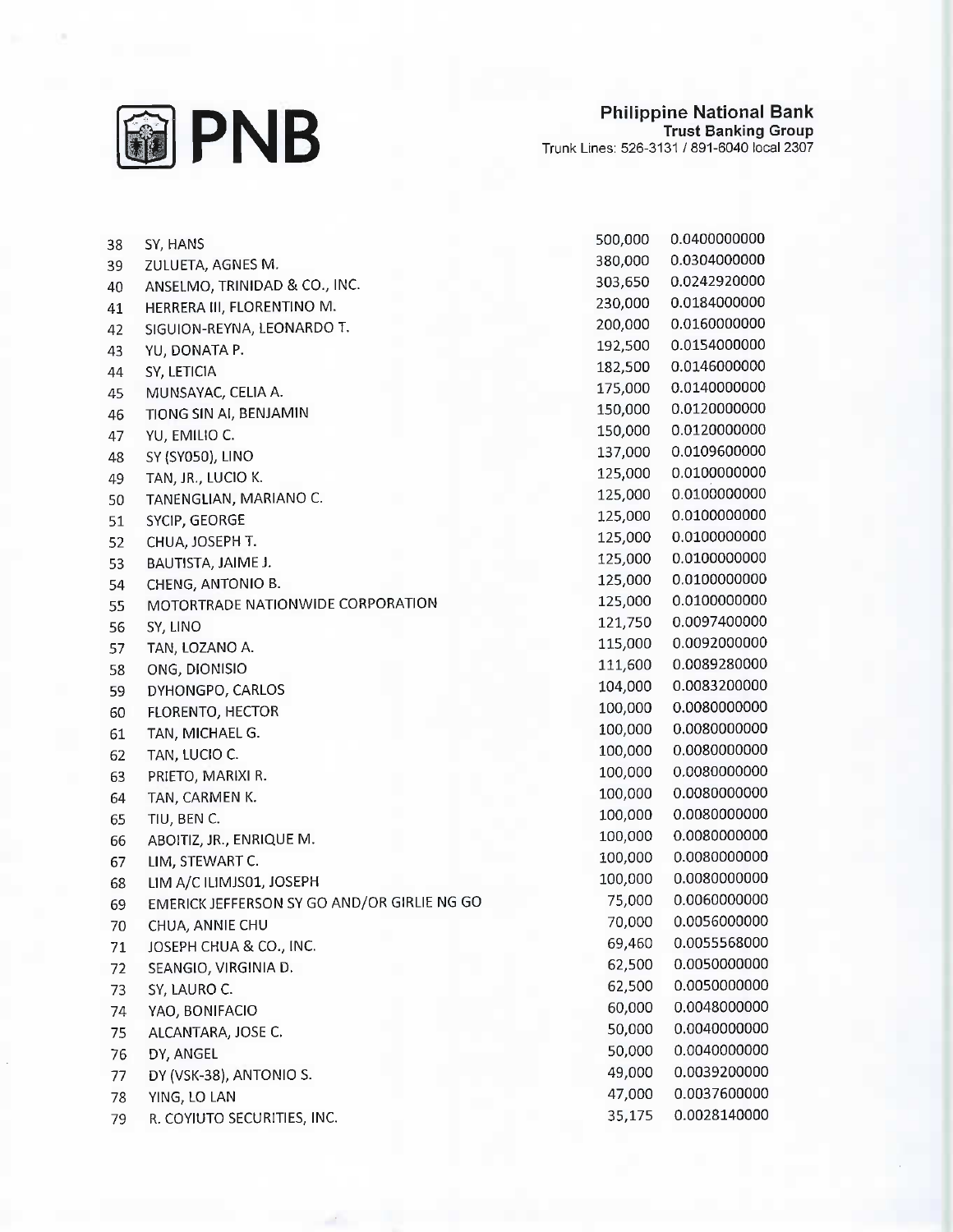

| 80  | ONG SECURITIES CORPORATION              | 34,685        | 0.0027748000  |
|-----|-----------------------------------------|---------------|---------------|
| 81  | TAN, GEORGE D.                          | 34,600        | 0.0027680000  |
| 82  | IMPERIAL, DE GUZMAN, ABALOS & CO., INC. | 32,050        | 0.0025640000  |
| 83  | I. ACKERMAN & CO., INC.                 | 30,180        | 0.0024144000  |
| 84  | SIY, BENJAMIN CU                        | 30,000        | 0.0024000000  |
| 85  | G.D. TAN & CO., INC.                    | 29,360        | 0.0023488000  |
| 86  | TE, DENNIS ANG                          | 27,500        | 0.0022000000  |
| 87  | TEE LING KIAT &/OR LEE LIN HO ÿ         | 25,250        | 0.0020200000  |
| 88  | DEFENSOR A/C IDEFMA01, MA. THERESA T.   | 25,000        | 0.0020000000  |
| 89  | E. SANTAMARIA & CO., INC.               | 24,940        | 0.0019952000  |
| 90  | EBC SECURITIES CORPORATION              | 23,750        | 0.0019000000  |
| 91  | GO, ZENAID YAP                          | 22,500        | 0.0018000000  |
| 92  | MARIANO YU & CO., INC.                  | 21,385        | 0.0017108000  |
| 93  | HO, LILY S.                             | 20,000        | 0.0016000000  |
| 94  | BA SECURITIES, INC.                     | 20,000        | 0.0016000000  |
| 95  | SECURITIES SPECIALIST, INC.             | 19,720        | 0.0015776000  |
| 96  | CHING, NENITA                           | 18,000        | 0.0014400000  |
| 97  | CO, NELIA                               | 18,000        | 0.0014400000  |
| 98  | WEE AH KEE                              | 17,404        | 0.0013923200  |
| 99  | ANSALDO, GODINEZ & CO., INC.            | 16,580        | 0.0013264000  |
| 100 | PAN ASIA SECURITIES CORP.               | 16,000        | 0.0012800000  |
|     | <b>TOTAL</b>                            | 1,249,066,607 | 99.9253285600 |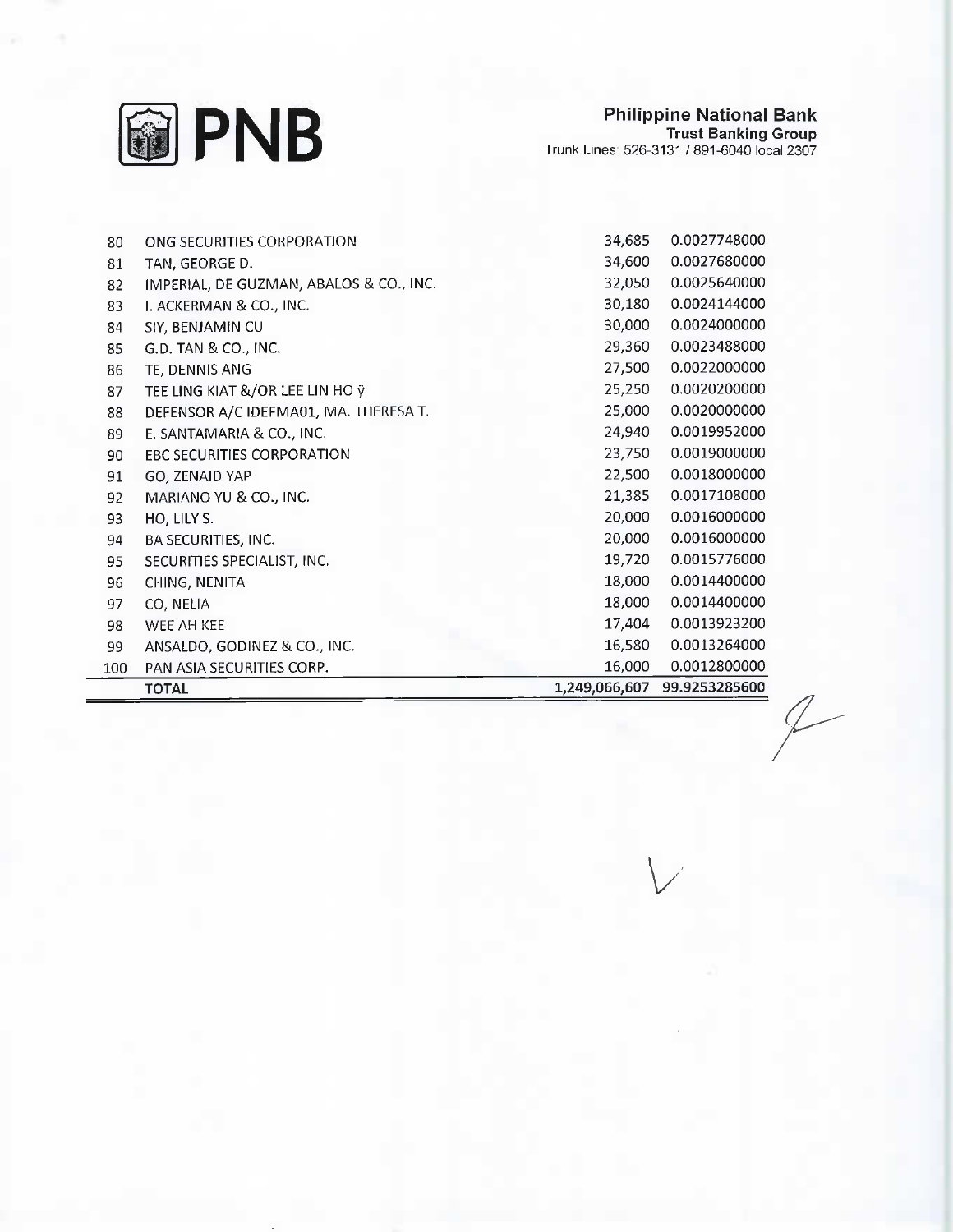**RBKPS006** 

## Philippine Depository & Trust Corp.

**PCDUSER1** 

Philippine Depository & Trust Corp.

**E PDTC** 

## **OUTSTANDING BALANCES FOR A SPECIFIC COMPANY**

Company Code - MAC000000000 & Company Name - MACROASIA CORP.

**Business Date**  $06/30/2016$ 

| <b>BPID</b>                | <b>BP NAME</b>                                                                                                                                          | <b>ACCOUNT TYPE</b>                             | <b>ID TYPE</b>                           | <b>INVESTOR TYPE</b>           | <b>HOLDINGS</b>             |
|----------------------------|---------------------------------------------------------------------------------------------------------------------------------------------------------|-------------------------------------------------|------------------------------------------|--------------------------------|-----------------------------|
| <b>ACCOUNT NO. ADDRESS</b> |                                                                                                                                                         | <b>TELEPHONE NUMBER</b>                         | <b>ID NUMBER</b>                         | <b>COUNTRY</b>                 | <b>TAXCODE</b>              |
| 10100000000<br>5           | A & A SECURITIES, INC.<br>Rm. 1906 Ayala Ave. Condominium 6776 Ayala Ave. 810-54-01<br>Makati City<br>Metropolitan Manila<br>1200                       | <b>Omnibus Without Client</b>                   | <b>Tax Identification Number</b><br>2    | Domestic<br><b>PHILIPPINES</b> | 337,500.00<br><b>PH10</b>   |
| 10200000000<br>5           | ABACUS SECURITIES CORPORATION<br>Unit 2904-A East Tower, PSE Centre Exchange Road. 634-2105<br>Ortigas Center Pasig City<br>Metropolitan Manila<br>1600 | <b>Omnibus Without Client</b>                   | Tax Identification Number<br>001-006-900 | Domestic<br><b>PHILIPPINES</b> | 4,646,771.00<br><b>PH10</b> |
| 10200000000                | ABACUS SECURITIES CORPORATION<br>Unit 2904-A East Tower, PSE Centre Exchange Road 634-2105<br>Ortigas Center Pasig City<br>Metropolitan Manila<br>1600  | Own                                             | Tax Identification Number<br>001-006-900 | Domestic<br><b>PHILIPPINES</b> | 1,621,832.00<br><b>NWT</b>  |
| 10300000000                | PHILSTOCKS FINANCIAL INC<br>Unit 1101 Orient Square Building Emerald Avenue<br>Ortigas Center, Pasig City<br>Metropolitan Manila<br>1600                | <b>Omnibus Without Client</b><br>687-5071 to 74 | Tax Identification Number<br>213-831-103 | Foreign<br><b>PHILIPPINES</b>  | 715,116.00<br>FMX1          |
| 10300000000<br>5           | PHILSTOCKS FINANCIAL INC<br>Unit 1101 Orient Square Building Emerald Avenue<br>Ortigas Center, Pasig City<br>Metropolitan Manila<br>1600                | Omnibus Without Client<br>687-5071 to 74        | Tax Identification Number<br>213-831-103 | Domestic<br><b>PHILIPPINES</b> | 936,667.00<br><b>PH10</b>   |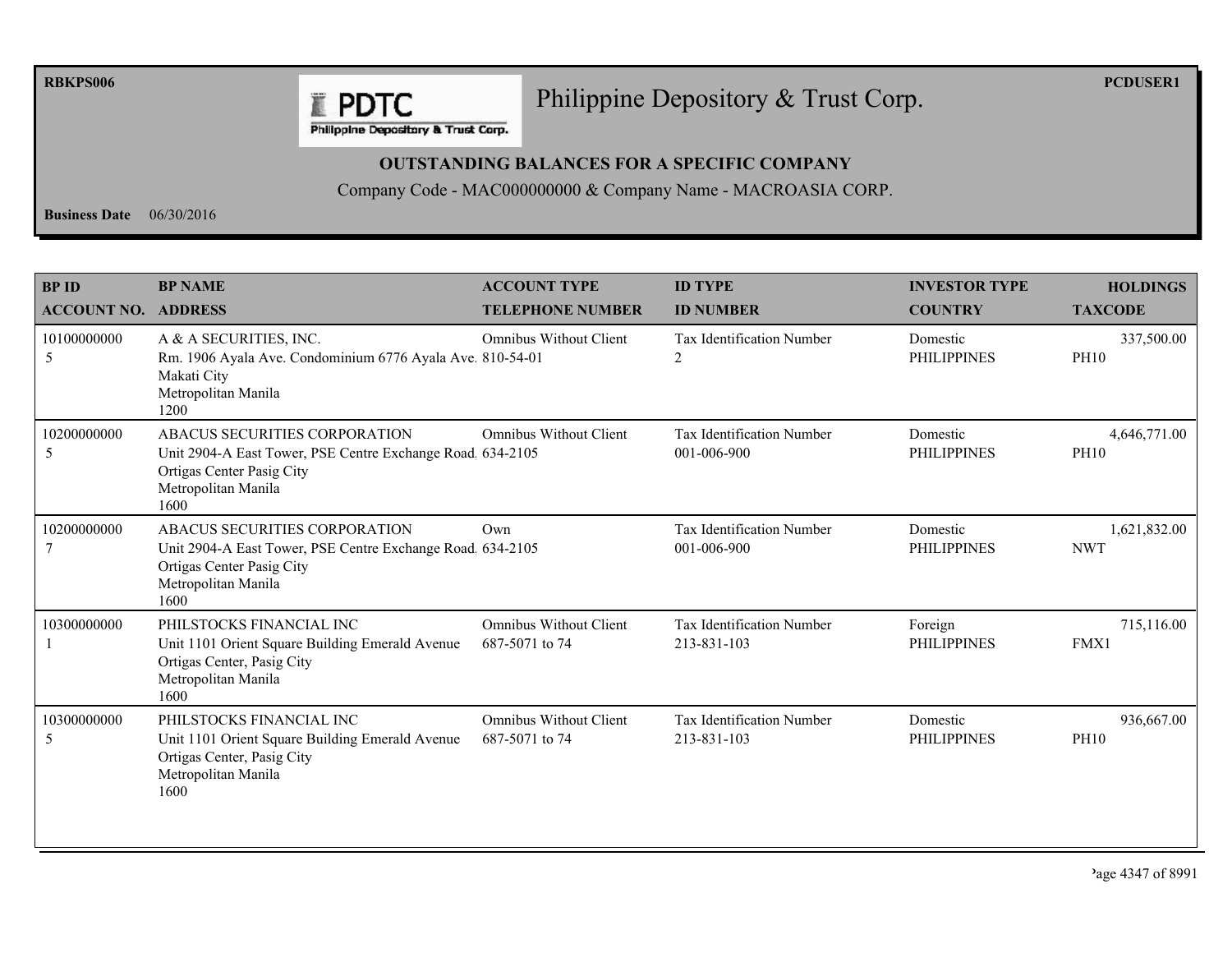| <b>BPID</b>                | <b>BP NAME</b>                                                                                                                                                                      | <b>ACCOUNT TYPE</b>                       | <b>ID TYPE</b>                               | <b>INVESTOR TYPE</b>           | <b>HOLDINGS</b>             |
|----------------------------|-------------------------------------------------------------------------------------------------------------------------------------------------------------------------------------|-------------------------------------------|----------------------------------------------|--------------------------------|-----------------------------|
| <b>ACCOUNT NO. ADDRESS</b> |                                                                                                                                                                                     | <b>TELEPHONE NUMBER</b>                   | <b>ID NUMBER</b>                             | <b>COUNTRY</b>                 | <b>TAXCODE</b>              |
| 10400000000<br>5           | A. T. DE CASTRO SECURITIES CORP.<br>Suite 701, 7/F Ayala Tower I, Exchange Plaza, Ayala 848-7160 to 65<br>Triangle, Ayala Ave., Makati City<br>Metropolitan Manila<br>1226          | <b>Omnibus Without Client</b>             | Tax Identification Number<br>000-151-360-000 | Domestic<br><b>PHILIPPINES</b> | 3,000.00<br><b>PH10</b>     |
| 10600000000<br>5           | ALPHA SECURITIES CORP.<br>UNIT 3003, ONE CORPORATE CENTRE, 30TH<br>FLOOR, JULIA VARGAS STREET, COR MERALC<br>AVENUE STREET, ORTIGAS CENTER, PASIG CI<br>Metropolitan Manila<br>1200 | <b>Omnibus Without Client</b><br>6546806  | Tax Identification Number<br>000-155-035-000 | Domestic<br><b>PHILIPPINES</b> | 250,000.00<br><b>PH10</b>   |
| 10900000000<br>6           | <b>BA SECURITIES, INC.</b><br>Rm 401-403 CLMC Bldg, 256-259 EDSA Greenhills 727-5374<br>Mandaluyong City<br>Metropolitan Manila<br>1550                                             | Settlement                                | Tax Identification Number<br>10              | Domestic<br><b>PHILIPPINES</b> | 1,735.00<br><b>NWT</b>      |
| 10900000000<br>14          | <b>BA SECURITIES, INC.</b><br>Rm 401-403 CLMC Bldg, 256-259 EDSA Greenhills 727-5374<br>Mandaluyong City<br>Metropolitan Manila<br>1550                                             | Settlement                                | Tax Identification Number<br>10              | Domestic<br><b>PHILIPPINES</b> | 45,136.00<br><b>PH10</b>    |
| 11000000000<br>5           | AP SECURITIES INCORPORATED<br>Suites 2002/2004, The Peak, 107 Alfaro St., Salcedo<br>Village, Makati City<br>Metropolitan Manila<br>1227                                            | <b>Omnibus Without Client</b><br>8482915  | Tax Identification Number<br>005-037-731-000 | Domestic<br><b>PHILIPPINES</b> | 1,472,000.00<br><b>PH10</b> |
| 11100000000<br>5           | ANSALDO, GODINEZ & CO., INC.<br>340 Nueva St., Binondo Manila<br>Metropolitan Manila<br>1006                                                                                        | <b>Omnibus Without Client</b><br>242-5127 | Tax Identification Number<br>007-571-837-000 | Domestic<br><b>PHILIPPINES</b> | 241,450.00<br><b>PH10</b>   |
| 11200000000<br>6           | AB CAPITAL SECURITIES, INC.<br>8/F Phinma Plaza 39 Plaza Drive, Rockwell Center<br>Makati City<br>Metropolitan Manila<br>1200                                                       | Settlement<br>814-5601                    | Tax Identification Number<br>13              | Domestic<br><b>PHILIPPINES</b> | 1,458,610.00<br><b>NWT</b>  |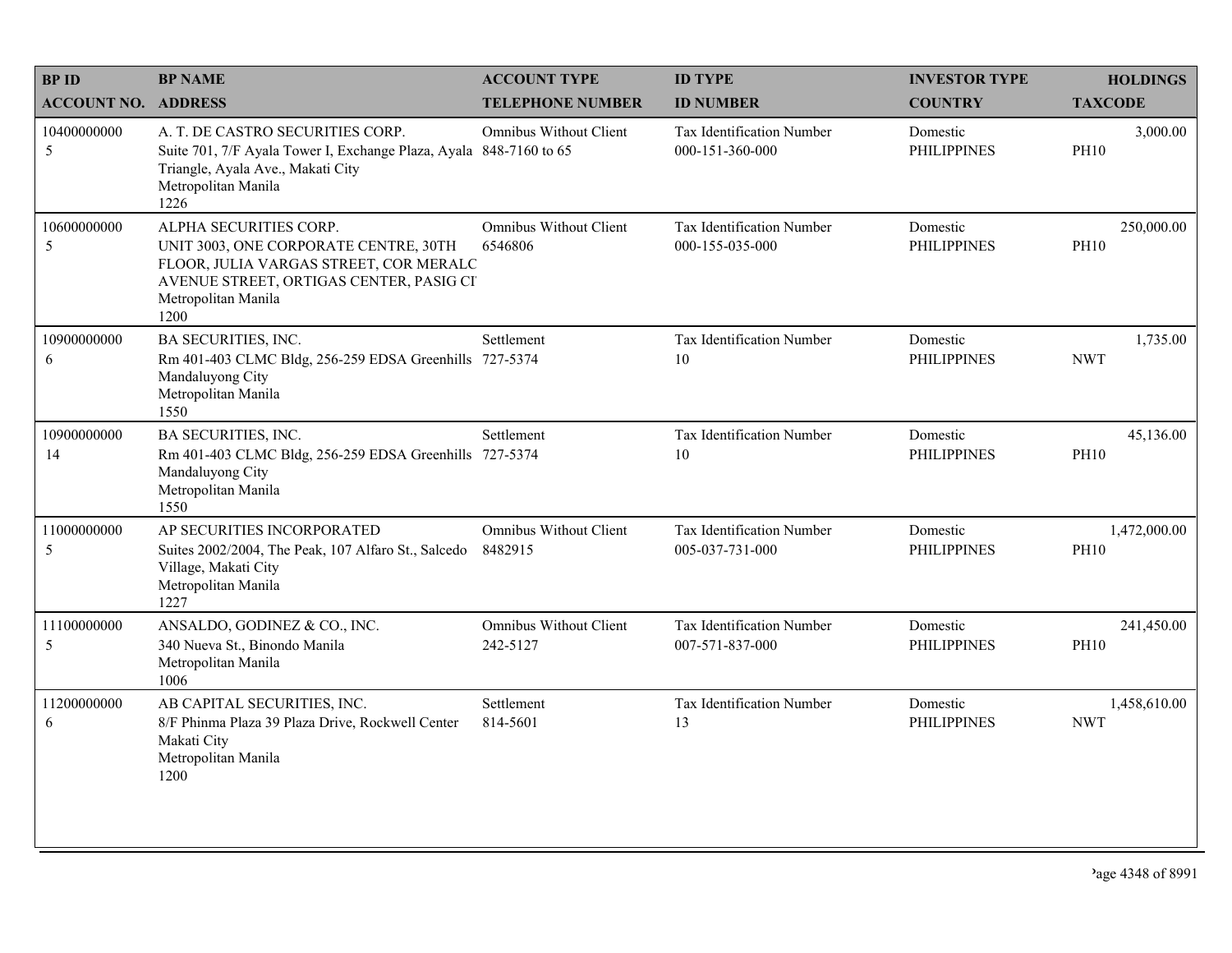| <b>BPID</b>                | <b>BP NAME</b>                                                                                                                                     | <b>ACCOUNT TYPE</b>                          | <b>ID TYPE</b>                               | <b>INVESTOR TYPE</b>           | <b>HOLDINGS</b>              |
|----------------------------|----------------------------------------------------------------------------------------------------------------------------------------------------|----------------------------------------------|----------------------------------------------|--------------------------------|------------------------------|
| <b>ACCOUNT NO. ADDRESS</b> |                                                                                                                                                    | <b>TELEPHONE NUMBER</b>                      | <b>ID NUMBER</b>                             | <b>COUNTRY</b>                 | <b>TAXCODE</b>               |
| 11200000000<br>14          | AB CAPITAL SECURITIES, INC.<br>8/F Phinma Plaza 39 Plaza Drive, Rockwell Center<br>Makati City<br>Metropolitan Manila<br>1200                      | Settlement<br>814-5601                       | Tax Identification Number<br>13              | Domestic<br><b>PHILIPPINES</b> | 90,750.00<br><b>PH10</b>     |
| 1120000FTXN<br>1           | AB CAPITAL SECURITIES, INC.<br>8/F Phinma Plaza 39 Plaza Drive, Rockwell Center<br>Makati City<br>Metropolitan Manila                              | Client<br>898-7555                           | Certificate Of Incorporation<br>$13 \times$  | Foreign<br><b>PHILIPPINES</b>  | 250,000.00<br><b>FTXN</b>    |
| 11500000000<br>5           | SB EQUITIES, INC.<br>18/F, Security Bank Centre 6776 Ayala Avenue,<br>Makati City<br>Metropolitan Manila<br>1226                                   | <b>Omnibus Without Client</b><br>8911037     | Tax Identification Number<br>000-152-830-000 | Domestic<br><b>PHILIPPINES</b> | 12,453,500.00<br><b>PH10</b> |
| 11500000000<br>20          | SB EQUITIES, INC.<br>18/F, Security Bank Centre 6776 Ayala Avenue,<br>Makati City<br>Metropolitan Manila<br>1226                                   | Settlement<br>8911037                        | Tax Identification Number<br>000-152-830-000 | Foreign<br><b>PHILIPPINES</b>  | 192,000.00<br><b>TW08</b>    |
| 11800000000<br>5           | ASIASEC EQUITIES, INC.<br>8/F Chatham House<br>116 Valero cor. V.A. Rufino Sts<br>Salcedo Village, Makati City 1227<br>Metropolitan Manila<br>1227 | <b>Omnibus Without Client</b><br>8937981     | Tax Identification Number<br>000-154-961-000 | Domestic<br><b>PHILIPPINES</b> | 150,850.00<br><b>PH10</b>    |
| 11900000000<br>5           | ASTRA SECURITIES CORPORATION<br>Units 1204-1205 Ayala Tower One Ayala Ave. cor.<br>Paseo de Roxas Makati City<br>Metropolitan Manila<br>1200       | <b>Omnibus Without Client</b><br>848-6421/27 | Tax Identification Number<br>000-107-717-000 | Domestic<br><b>PHILIPPINES</b> | 933,750.00<br><b>PH10</b>    |
| 12200000000<br>5           | BELSON SECURITIES, INC.<br>4th Floor Belson House 271 Edsa, Mandaluyong City 724-7586loc21<br>Metropolitan Manila<br>1554                          | <b>Omnibus Without Client</b>                | Tax Identification Number<br>000-154-219-000 | Domestic<br><b>PHILIPPINES</b> | 783,562.00<br><b>PH10</b>    |
| 12200000000<br>6           | BELSON SECURITIES, INC.<br>4th Floor Belson House 271 Edsa, Mandaluyong City 724-7586loc21<br>Metropolitan Manila<br>1554                          | Settlement                                   | Tax Identification Number<br>000-154-219-000 | Domestic<br><b>PHILIPPINES</b> | 300,000.00<br><b>NWT</b>     |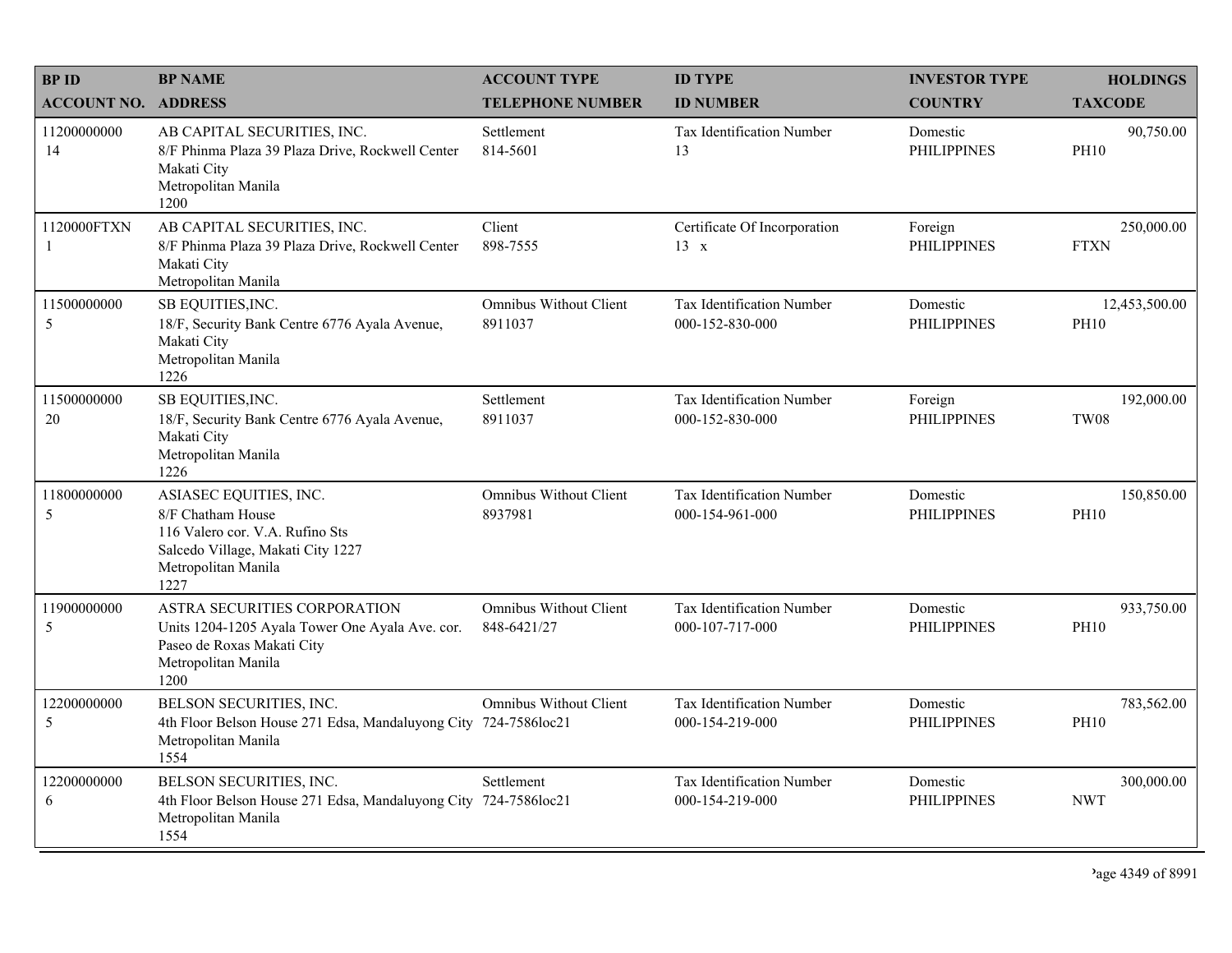| <b>BPID</b>                | <b>BP NAME</b>                                                                                                                             | <b>ACCOUNT TYPE</b>                       | <b>ID TYPE</b>                                      | <b>INVESTOR TYPE</b>           | <b>HOLDINGS</b>              |
|----------------------------|--------------------------------------------------------------------------------------------------------------------------------------------|-------------------------------------------|-----------------------------------------------------|--------------------------------|------------------------------|
| <b>ACCOUNT NO. ADDRESS</b> |                                                                                                                                            | <b>TELEPHONE NUMBER</b>                   | <b>ID NUMBER</b>                                    | <b>COUNTRY</b>                 | <b>TAXCODE</b>               |
| 12200000000<br>18          | BELSON SECURITIES, INC.<br>4th Floor Belson House 271 Edsa, Mandaluyong City<br>Metropolitan Manila<br>1554                                | Settlement<br>724-7586loc21               | <b>Tax Identification Number</b><br>000-154-219-000 | Foreign<br><b>PHILIPPINES</b>  | 25,611,641.00<br><b>RA10</b> |
| 12300000000<br>5           | BENJAMIN CO CA & CO., INC.<br>Rm. 301 Downtown Ctr Bldg., 516 Quintin Paredes St 6345186<br>Binondo, Manila<br>Metropolitan Manila<br>1006 | <b>Omnibus Without Client</b>             | Tax Identification Number<br>000-330-322-000        | Domestic<br><b>PHILIPPINES</b> | 25,000.00<br><b>PH10</b>     |
| 12300000000<br>$\tau$      | BENJAMIN CO CA & CO., INC.<br>Rm. 301 Downtown Ctr Bldg., 516 Quintin Paredes St 6345186<br>Binondo, Manila<br>Metropolitan Manila<br>1006 | Own                                       | Tax Identification Number<br>000-330-322-000        | Domestic<br><b>PHILIPPINES</b> | 500.00<br><b>NWT</b>         |
| 12400000000<br>-1          | <b>B. H. CHUA SECURITIES CORPORATION</b><br>872 G. Araneta Avenue, Quezon City<br>Metropolitan Manila<br>1135                              | <b>Omnibus Without Client</b><br>412-3444 | Tax Identification Number<br>000-401-773            | Foreign<br><b>PHILIPPINES</b>  | 1,000.00<br>FMX1             |
| 12400000000<br>5           | <b>B. H. CHUA SECURITIES CORPORATION</b><br>872 G. Araneta Avenue, Quezon City<br>Metropolitan Manila<br>1135                              | <b>Omnibus Without Client</b><br>412-3444 | Tax Identification Number<br>000-401-773            | Domestic<br><b>PHILIPPINES</b> | 153,300.00<br><b>PH10</b>    |
| 12500000000<br>-1          | <b>JAKA SECURITIES CORP.</b><br>Unit 814, Ayala Tower I Ayala Ave., Makati City<br>Metropolitan Manila<br>1226                             | <b>Omnibus Without Client</b><br>8487123  | Tax Identification Number<br>004-500-728-000        | Foreign<br><b>PHILIPPINES</b>  | 84,000.00<br>FMX1            |
| 12500000000<br>6           | <b>JAKA SECURITIES CORP.</b><br>Unit 814, Ayala Tower I Ayala Ave., Makati City<br>Metropolitan Manila<br>1226                             | Settlement<br>8487123                     | Tax Identification Number<br>004-500-728-000        | Domestic<br><b>PHILIPPINES</b> | 1,281,000.00<br><b>NWT</b>   |
| 12600000000<br>5           | BPI SECURITIES CORPORATION<br>8/F BPI Head Office Bldg., Ayala Ave., cor. Paseo de<br>Roxas Makati City<br>Metropolitan Manila<br>1226     | <b>Omnibus Without Client</b><br>8196535  | Tax Identification Number<br>000-109-309-000        | Domestic<br><b>PHILIPPINES</b> | 7,115,252.00<br><b>PH10</b>  |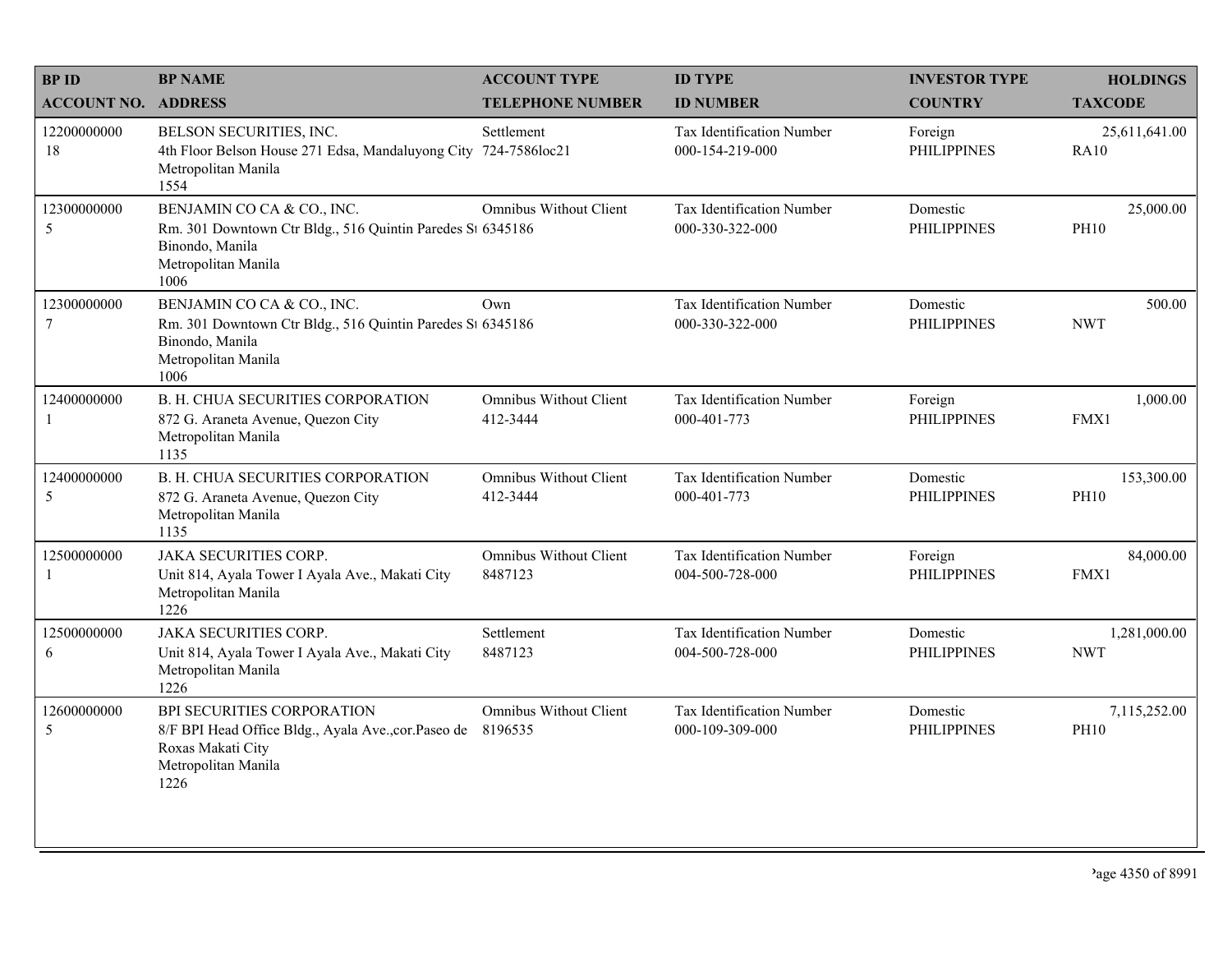| <b>BPID</b>                | <b>BP NAME</b>                                                                                                                                                | <b>ACCOUNT TYPE</b>                      | <b>ID TYPE</b>                                      | <b>INVESTOR TYPE</b>           | <b>HOLDINGS</b>              |
|----------------------------|---------------------------------------------------------------------------------------------------------------------------------------------------------------|------------------------------------------|-----------------------------------------------------|--------------------------------|------------------------------|
| <b>ACCOUNT NO. ADDRESS</b> |                                                                                                                                                               | <b>TELEPHONE NUMBER</b>                  | <b>ID NUMBER</b>                                    | <b>COUNTRY</b>                 | <b>TAXCODE</b>               |
| 12800000000<br>5           | CAMPOS, LANUZA & COMPANY, INC.<br>Unit 2003B East Tower, PSE Center Exchange Road, 634-6881/87<br>Ortigas Center Pasig City<br>Metropolitan Manila<br>1605    | <b>Omnibus Without Client</b>            | <b>Tax Identification Number</b><br>000-155-524-000 | Domestic<br><b>PHILIPPINES</b> | 1,300.00<br><b>PH10</b>      |
| 12900000000<br>5           | SINCERE SECURITIES CORPORATION<br>1203-A East Tower, PSE Centre, Exchange Road,<br>Ortigas Center, Pasig City<br>Metropolitan Manila<br>$\overline{0}$        | Omnibus Without Client<br>638-3549       | <b>Tax Identification Number</b><br>000-338-426-000 | Domestic<br><b>PHILIPPINES</b> | 13,000.00<br><b>PH10</b>     |
| 13100000000<br>5           | PCIB SECURITIES, INC.<br>8/F PCIB Tower 2, Dela Costa St., Makati City<br>Metropolitan Manila<br>1002                                                         | <b>Omnibus Without Client</b><br>8912028 | Tax Identification Number<br>30                     | Domestic<br><b>PHILIPPINES</b> | 723,000.00<br><b>PH10</b>    |
| 13300000000<br>5           | CITISECURITIES, INC.<br>Rm. 2701-B Tektite Tower Center Exchange Rd, Pasi; 635-5735<br>City<br>Metropolitan Manila<br>1600                                    | <b>Omnibus Without Client</b>            | Tax Identification Number<br>000-322-268-000        | Domestic<br><b>PHILIPPINES</b> | 1,098,000.00<br><b>PH10</b>  |
| 13300000000<br>7           | CITISECURITIES, INC.<br>Rm. 2701-B Tektite Tower Center Exchange Rd, Pasi; 635-5735<br>City<br>Metropolitan Manila<br>1600                                    | Own                                      | Tax Identification Number<br>000-322-268-000        | Domestic<br><b>PHILIPPINES</b> | 500.00<br><b>NWT</b>         |
| 13600000000<br>5           | TRITON SECURITIES CORP.<br>26/F LKG Tower, 6801 Ayala Avenue Makati City<br>Metropolitan Manila<br>$\overline{0}$                                             | <b>Omnibus Without Client</b><br>5238311 | Tax Identification Number<br>003-741-374-000        | Domestic<br><b>PHILIPPINES</b> | 25,314,000.00<br><b>PH10</b> |
| 14000000000<br>5           | <b>IGC SECURITIES INC.</b><br>Suite 1006, Tower I & Exchange Plaza Ayala Triangle 816-39-86<br>Ayala Avenue Makati City<br>Metropolitan Manila<br>1200        | <b>Omnibus Without Client</b>            | Tax Identification Number<br>38                     | Domestic<br><b>PHILIPPINES</b> | 137,000.00<br><b>PH10</b>    |
| 14100000000<br>5           | <b>CUALOPING SECURITIES CORPORATION</b><br>Suite 1801 Tytana Centre Condominium Plaza Lorenz 241-0262<br>Ruiz, Binondo, Manila<br>Metropolitan Manila<br>1006 | <b>Omnibus Without Client</b>            | Tax Identification Number<br>000-333-333-000        | Domestic<br><b>PHILIPPINES</b> | 750.00<br><b>PH10</b>        |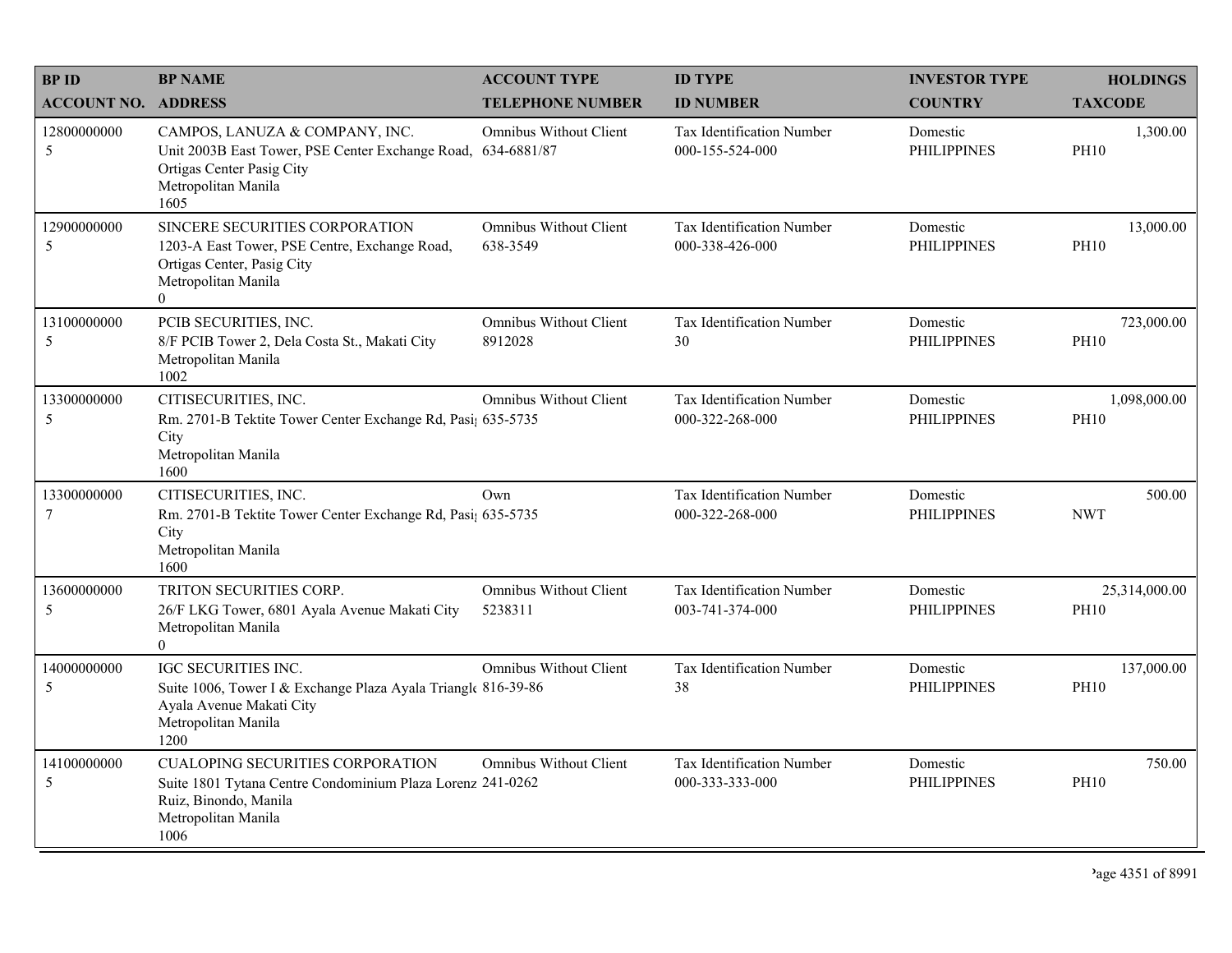| <b>BPID</b>                    | <b>BP NAME</b>                                                                                                                                                             | <b>ACCOUNT TYPE</b>                          | <b>ID TYPE</b>                                      | <b>INVESTOR TYPE</b>           | <b>HOLDINGS</b>           |
|--------------------------------|----------------------------------------------------------------------------------------------------------------------------------------------------------------------------|----------------------------------------------|-----------------------------------------------------|--------------------------------|---------------------------|
| <b>ACCOUNT NO. ADDRESS</b>     |                                                                                                                                                                            | <b>TELEPHONE NUMBER</b>                      | <b>ID NUMBER</b>                                    | <b>COUNTRY</b>                 | <b>TAXCODE</b>            |
| 14200000000                    | DBP-DAIWA CAPITAL MARKETS PHILPPINES, Settlement<br>INC.                                                                                                                   |                                              | Tax Identification Number                           | Domestic                       | 275,000.00                |
| 14                             | 18/F Citibank Tower 8741 Paseo de Roxas Makati Cit 813-73-44<br>Metropolitan Manila<br>1200                                                                                |                                              | 004-663-955-000                                     | <b>PHILIPPINES</b>             | <b>PH10</b>               |
| 14300000000<br>5               | DAVID GO SECURITIES CORP.<br>UNIT 2702D EAST TOWER, PHILIPPINE STOCK 650-6588<br>EXCHANGE CENTRE, EXCHANGE ROAD, ORTI<br>CENTER, PASIG CITY<br>Metropolitan Manila<br>1006 | <b>Omnibus Without Client</b>                | Tax Identification Number<br>000-320-855-000        | Domestic<br><b>PHILIPPINES</b> | 6,150.00<br><b>PH10</b>   |
| 14500000000<br>5               | DIVERSIFIED SECURITIES, INC.<br>5/F PDCP Bank Centre, Herrera cor. Alfaro Sts.,<br>Salcedo Village, Makati City<br>Metropolitan Manila<br>1600                             | <b>Omnibus Without Client</b><br>634-6630/31 | Tax Identification Number<br>43                     | Domestic<br><b>PHILIPPINES</b> | 17,760.00<br><b>PH10</b>  |
| 14500000000<br>6               | DIVERSIFIED SECURITIES, INC.<br>5/F PDCP Bank Centre, Herrera cor. Alfaro Sts.,<br>Salcedo Village, Makati City<br>Metropolitan Manila<br>1600                             | Settlement<br>634-6630/31                    | Tax Identification Number<br>43                     | Domestic<br><b>PHILIPPINES</b> | 1,453.00<br><b>NWT</b>    |
| 14700000000<br>5               | E. CHUA CHIACO SECURITIES, INC.<br>113 Renta St., Binondo, Manila<br>Metropolitan Manila<br>1006                                                                           | Omnibus Without Client<br>242-5145           | <b>Tax Identification Number</b><br>000-335-991-000 | Domestic<br><b>PHILIPPINES</b> | 742,925.00<br><b>PH10</b> |
| 14700000000<br>18              | E. CHUA CHIACO SECURITIES, INC.<br>113 Renta St., Binondo, Manila<br>Metropolitan Manila<br>1006                                                                           | Settlement<br>242-5145                       | Tax Identification Number<br>000-335-991-000        | Foreign<br><b>PHILIPPINES</b>  | 10,000.00<br><b>RA10</b>  |
| 14900000000<br>$7\phantom{.0}$ | EAST WEST CAPITAL CORPORATION<br>2/F U-Bix Building 1331 Angono St., Makati City<br>Metropolitan Manila<br>1208                                                            | Own<br>891-98901                             | Tax Identification Number<br>000-158-383-000        | Domestic<br><b>PHILIPPINES</b> | 892.00<br><b>NWT</b>      |
| 15000000000                    | EASTERN SECURITIES DEVELOPMENT<br><b>CORPORATION</b>                                                                                                                       | <b>Omnibus Without Client</b>                | Tax Identification Number                           | Domestic                       | 387,550.00                |
| 5                              | 1701 Tytana Ctr. Bldg, Binondo, Manila<br>Metropolitan Manila<br>1006                                                                                                      | 242-4006/11                                  | 000-329-281-000                                     | <b>PHILIPPINES</b>             | <b>PH10</b>               |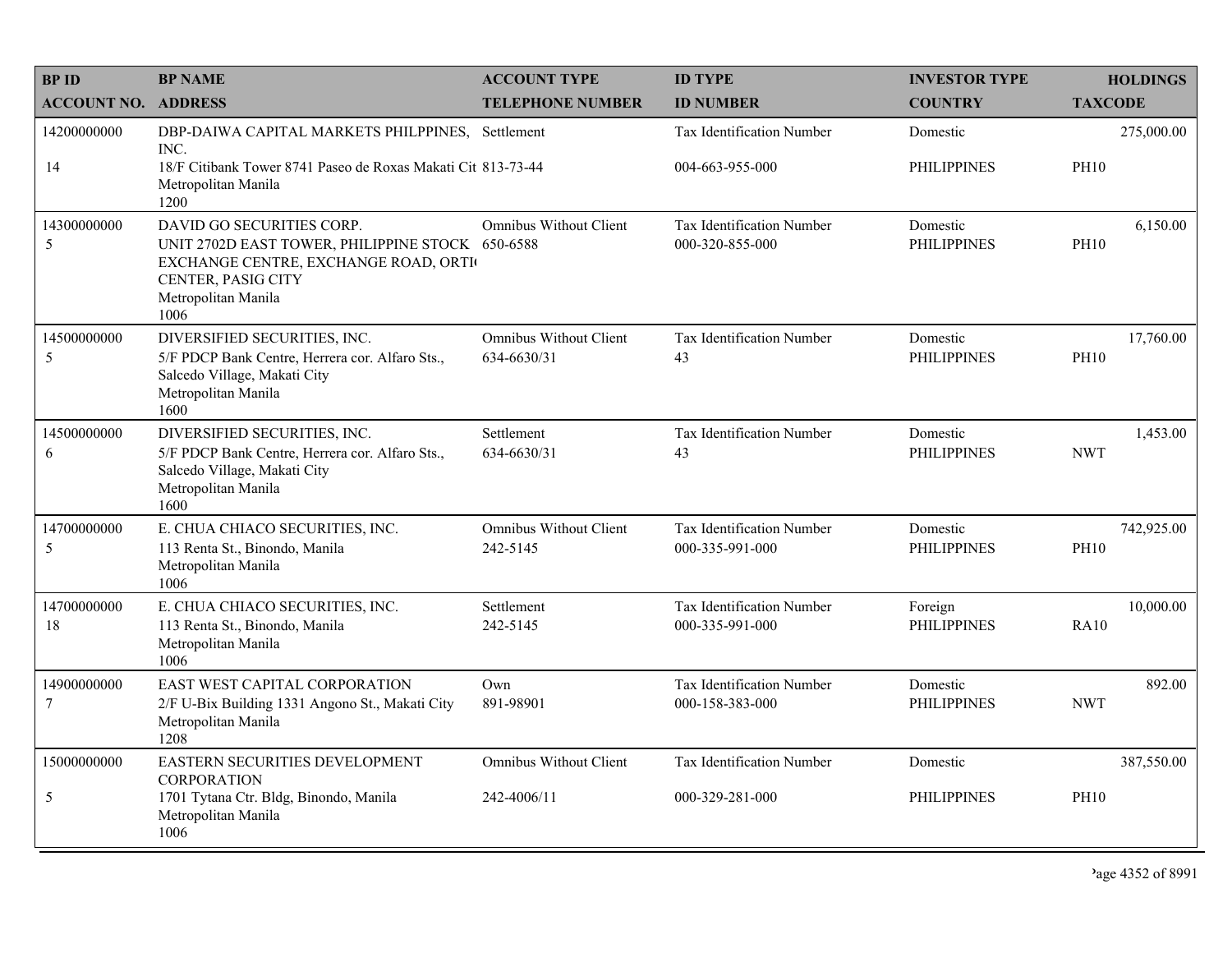| <b>BPID</b>                   | <b>BP NAME</b>                                                                                                                                                                                                 | <b>ACCOUNT TYPE</b>                          | <b>ID TYPE</b>                                  | <b>INVESTOR TYPE</b>           | <b>HOLDINGS</b>           |
|-------------------------------|----------------------------------------------------------------------------------------------------------------------------------------------------------------------------------------------------------------|----------------------------------------------|-------------------------------------------------|--------------------------------|---------------------------|
| <b>ACCOUNT NO.</b>            | <b>ADDRESS</b>                                                                                                                                                                                                 | <b>TELEPHONE NUMBER</b>                      | <b>ID NUMBER</b>                                | <b>COUNTRY</b>                 | <b>TAXCODE</b>            |
| 15300000000<br>5              | EQUITIWORLD SECURITIES, INC.<br>807-809 Philippine Stock Exchange Ayala Tower 1,<br>Ayala Avenue Makati City<br>Metropolitan Manila<br>1226                                                                    | <b>Omnibus Without Client</b><br>848-5401/09 | <b>Tax Identification Number</b><br>51          | Domestic<br><b>PHILIPPINES</b> | 38,000.00<br><b>PH10</b>  |
| 15300000000<br>$\overline{7}$ | EQUITIWORLD SECURITIES, INC.<br>807-809 Philippine Stock Exchange Ayala Tower 1,<br>Ayala Avenue Makati City<br>Metropolitan Manila<br>1226                                                                    | Own<br>848-5401/09                           | Tax Identification Number<br>51                 | Domestic<br><b>PHILIPPINES</b> | 4,000.00<br><b>NWT</b>    |
| 15400000000<br>5              | EVERGREEN STOCK BROKERAGE & SEC., INC. Omnibus Without Client<br>Suite 606 - 607, 6th Floor, Tower One Phil. Stock<br>Exchange Plaza, Ayala Triangle, Ayala Ave. Makati<br>City<br>Metropolitan Manila<br>1200 | 891-9451                                     | Tax Identification Number<br>001-483-985        | Domestic<br><b>PHILIPPINES</b> | 666,000.00<br><b>PH10</b> |
| 15400000000<br>6              | EVERGREEN STOCK BROKERAGE & SEC., INC. Settlement<br>Suite 606 - 607, 6th Floor, Tower One Phil. Stock<br>Exchange Plaza, Ayala Triangle, Ayala Ave. Makati<br>City<br>Metropolitan Manila<br>1200             | 891-9451                                     | <b>Tax Identification Number</b><br>001-483-985 | Domestic<br><b>PHILIPPINES</b> | 89,000.00<br><b>NWT</b>   |
| 15400000000<br>$\overline{7}$ | EVERGREEN STOCK BROKERAGE & SEC., INC. Own<br>Suite 606 - 607, 6th Floor, Tower One Phil. Stock<br>Exchange Plaza, Ayala Triangle, Ayala Ave. Makati<br>City<br>Metropolitan Manila<br>1200                    | 891-9451                                     | Tax Identification Number<br>001-483-985        | Domestic<br><b>PHILIPPINES</b> | 825.00<br><b>NWT</b>      |
| 16200000000<br>5              | F. YAP SECURITIES, INC.<br>Unit 2301 PSE Center (East Tower) Exchange Rd.,<br>Ortigas Center Pasig City<br>Metropolitan Manila<br>1603                                                                         | Omnibus Without Client<br>635-4126           | Tax Identification Number<br>000-333-165-000    | Domestic<br><b>PHILIPPINES</b> | 229,362.00<br><b>PH10</b> |
| 16700000000<br>5              | AURORA SECURITIES, INC.<br>UNIT 2405A WEST TOWER PHILIPPINE STOCK 633-5892<br>EXCHANGE CENTRE ORTIGAS, PASIG CITY<br>Metropolitan Manila<br>1605                                                               | <b>Omnibus Without Client</b>                | Tax Identification Number<br>002-832-240        | Domestic<br><b>PHILIPPINES</b> | 150,500.00<br><b>PH10</b> |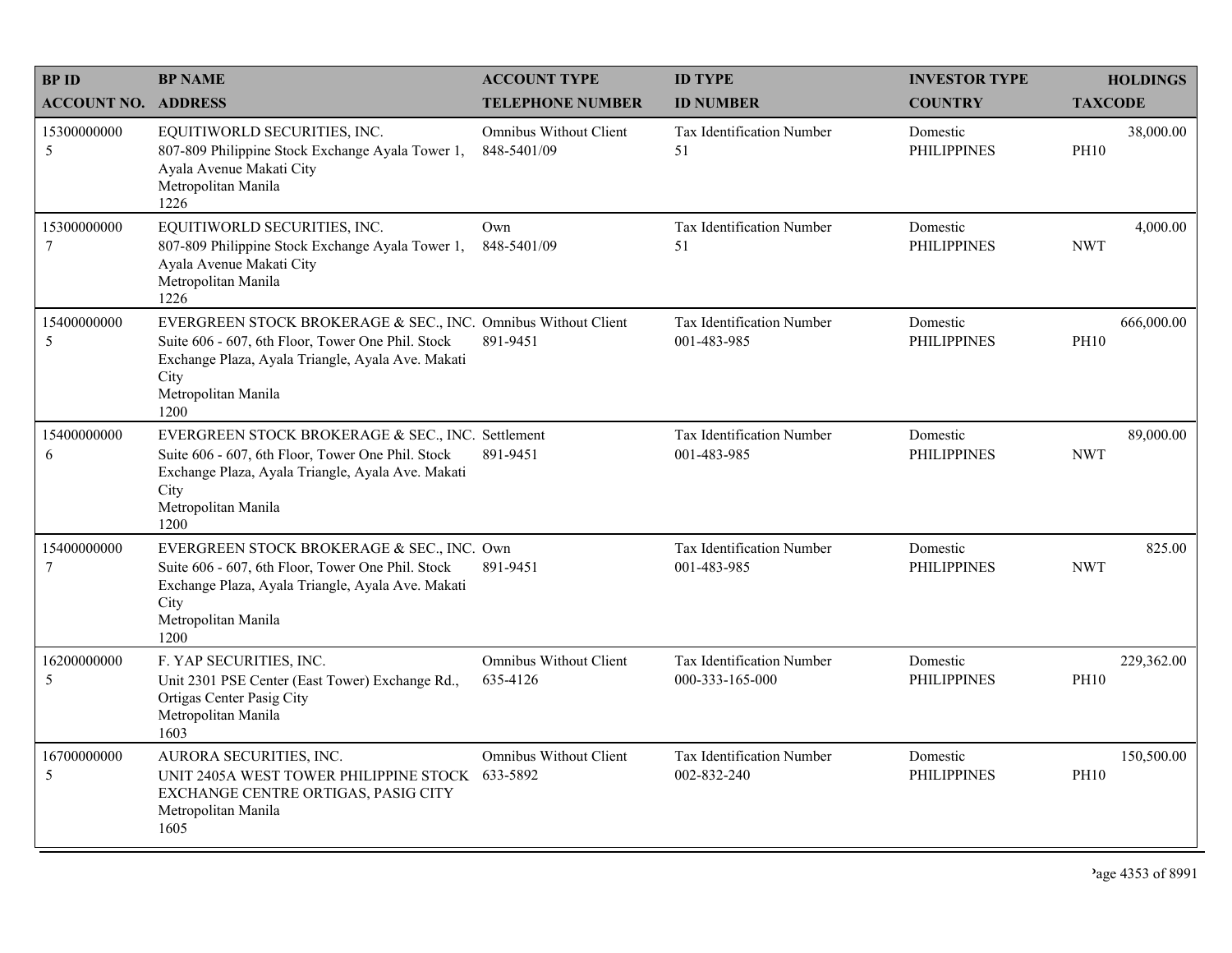| <b>BPID</b>                | <b>BP NAME</b>                                                                                                                                           | <b>ACCOUNT TYPE</b>           | <b>ID TYPE</b>                               | <b>INVESTOR TYPE</b>           | <b>HOLDINGS</b>             |
|----------------------------|----------------------------------------------------------------------------------------------------------------------------------------------------------|-------------------------------|----------------------------------------------|--------------------------------|-----------------------------|
| <b>ACCOUNT NO. ADDRESS</b> |                                                                                                                                                          | <b>TELEPHONE NUMBER</b>       | <b>ID NUMBER</b>                             | <b>COUNTRY</b>                 | <b>TAXCODE</b>              |
| 16800000000<br>5           | GLOBALINKS SECURITIES & STOCKS, INC.<br>#706 Ayala Tower One Ayala Avenue Cor. Paseo de 759-4136<br>Roxas St. Makati City<br>Metropolitan Manila<br>1226 | <b>Omnibus Without Client</b> | Tax Identification Number<br>65              | Domestic<br><b>PHILIPPINES</b> | 1,421,500.00<br><b>PH10</b> |
| 16800000000<br>7           | GLOBALINKS SECURITIES & STOCKS, INC.<br>#706 Ayala Tower One Ayala Avenue Cor. Paseo de 759-4136<br>Roxas St. Makati City<br>Metropolitan Manila<br>1226 | Own                           | Tax Identification Number<br>65              | Domestic<br><b>PHILIPPINES</b> | 1,250.00<br><b>NWT</b>      |
| 16900000000<br>5           | JSG SECURITIES, INC.<br>4th Floor, A&T Building, 244 Escolta Street, Binondo 2429414<br>Manila<br>Metropolitan Manila<br>1006                            | <b>Omnibus Without Client</b> | Tax Identification Number<br>004-578-852-000 | Domestic<br><b>PHILIPPINES</b> | 31,750.00<br><b>PH10</b>    |
| 16900000000<br>6           | JSG SECURITIES, INC.<br>4th Floor, A&T Building, 244 Escolta Street, Binondo 2429414<br>Manila<br>Metropolitan Manila<br>1006                            | Settlement                    | Tax Identification Number<br>004-578-852-000 | Domestic<br><b>PHILIPPINES</b> | 73,000.00<br><b>NWT</b>     |
| 16900000003                | PIONEERINTER CONTINENTAL INSURANCE<br>CORP.                                                                                                              | Client                        | Tax Identification Number                    | Domestic                       | 230,000.00                  |
| $\mathbf{1}$               | 4th Floor, A&T Building, 244 Escolta Street, Binondo 812-7777<br>Manila<br>Metropolitan Manila<br>1006                                                   |                               | 545                                          | <b>PHILIPPINES</b>             | <b>NWT</b>                  |
| 16900000004                | PIONEER INSURANCE & SURETY CORP.<br>4th Floor, A&T Building, 244 Escolta Street, Binondo 817-1461<br>Manila<br>Metropolitan Manila<br>1006               | Client                        | Tax Identification Number<br>332             | Domestic<br><b>PHILIPPINES</b> | 251,000.00<br><b>NWT</b>    |
| 17000000000<br>5           | GOLDSTAR SECURITIES, INC.<br>2201-B East Tower, PSE Centre Exchange Rd, Ortiga 633-7485/86<br>Center Pasig City<br>Metropolitan Manila<br>1600           | <b>Omnibus Without Client</b> | Tax Identification Number<br>000-222-746-000 | Domestic<br><b>PHILIPPINES</b> | 103,200.00<br><b>PH10</b>   |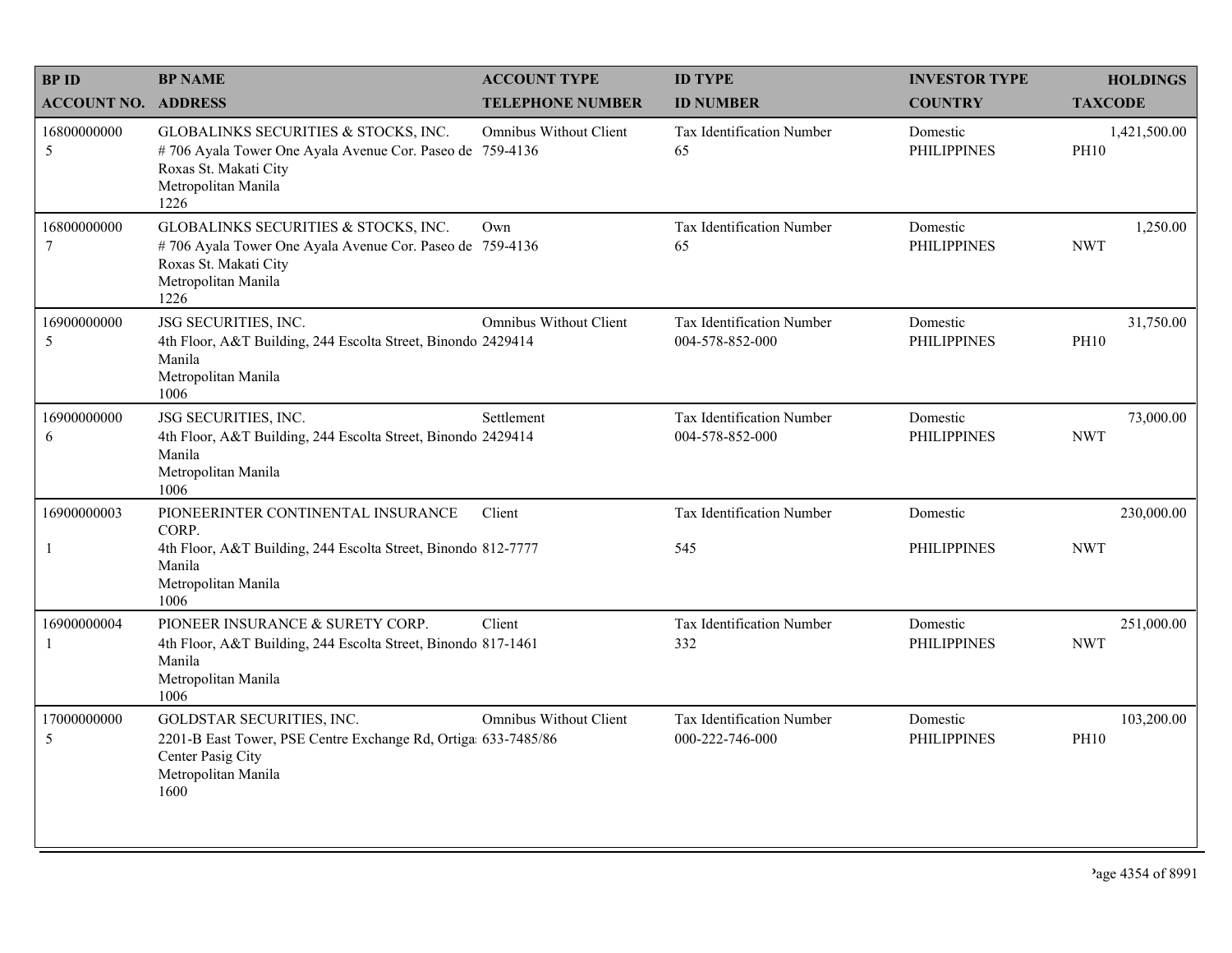| <b>BPID</b>                | <b>BP NAME</b>                                                                                                                                            | <b>ACCOUNT TYPE</b>                            | <b>ID TYPE</b>                               | <b>INVESTOR TYPE</b>           | <b>HOLDINGS</b>              |
|----------------------------|-----------------------------------------------------------------------------------------------------------------------------------------------------------|------------------------------------------------|----------------------------------------------|--------------------------------|------------------------------|
| <b>ACCOUNT NO. ADDRESS</b> |                                                                                                                                                           | <b>TELEPHONE NUMBER</b>                        | <b>ID NUMBER</b>                             | <b>COUNTRY</b>                 | <b>TAXCODE</b>               |
| 17000000000<br>14          | GOLDSTAR SECURITIES, INC.<br>2201-B East Tower, PSE Centre Exchange Rd, Ortiga 633-7485/86<br>Center Pasig City<br>Metropolitan Manila<br>1600            | Settlement                                     | Tax Identification Number<br>000-222-746-000 | Domestic<br><b>PHILIPPINES</b> | 215,800.00<br><b>PH10</b>    |
| 17200000000<br>5           | GUILD SECURITIES, INC.<br>Unit 1215 Tower One & Exchange Plaza Ayala Ave., 8919232<br>Makati City<br>Metropolitan Manila<br>1226                          | <b>Omnibus Without Client</b>                  | Tax Identification Number<br>69              | Domestic<br><b>PHILIPPINES</b> | 5,388,952.00<br><b>PH10</b>  |
| 17400000000<br>5           | HDI SECURITIES, INC.<br>UNIT 2305-B 23/F ORIENT SQUARE BLDG., F.<br>ORTIGAS, JR. ROAD, ORTIGAS CENTRE, PASIG<br>CITY, 1605<br>Metropolitan Manila<br>1605 | <b>Omnibus Without Client</b><br>891-9598      | Tax Identification Number<br>001-670-271-000 | Domestic<br><b>PHILIPPINES</b> | 19,974,000.00<br><b>PH10</b> |
| 17500000000<br>5           | H. E. BENNETT SECURITIES, INC.<br>Rm. 1704 World Trade Exchange Bldg., 215 Juan Lur 242-5733<br>St., Binondo, Manila<br>Metropolitan Manila<br>1006       | Omnibus Without Client                         | Tax Identification Number<br>000-334-004     | Domestic<br><b>PHILIPPINES</b> | 756,100.00<br><b>PH10</b>    |
| 17800000000<br>5           | HK SECURITIES, INC.<br>Suite 102 Columbia Tower, Ortigas Ave.,<br>Mandaluyong City<br>Metropolitan Manila<br>1600                                         | <b>Omnibus Without Client</b><br>6336991 to 96 | Tax Identification Number<br>75              | Domestic<br><b>PHILIPPINES</b> | 1,000.00<br><b>PH10</b>      |
| 17900000000<br>5           | I. ACKERMAN & CO., INC.<br>Suite 705, Tower I Bldg. PSE Plaza, Ayala Triangle<br>Ayala Ave., Makati City<br>Metropolitan Manila<br>1226                   | <b>Omnibus Without Client</b><br>891-9071      | Tax Identification Number<br>76              | Domestic<br><b>PHILIPPINES</b> | 4,730.00<br><b>PH10</b>      |
| 17900000000<br>6           | I. ACKERMAN & CO., INC.<br>Suite 705, Tower I Bldg. PSE Plaza, Ayala Triangle<br>Ayala Ave., Makati City<br>Metropolitan Manila<br>1226                   | Settlement<br>891-9071                         | Tax Identification Number<br>76              | Domestic<br><b>PHILIPPINES</b> | 1,000.00<br><b>NWT</b>       |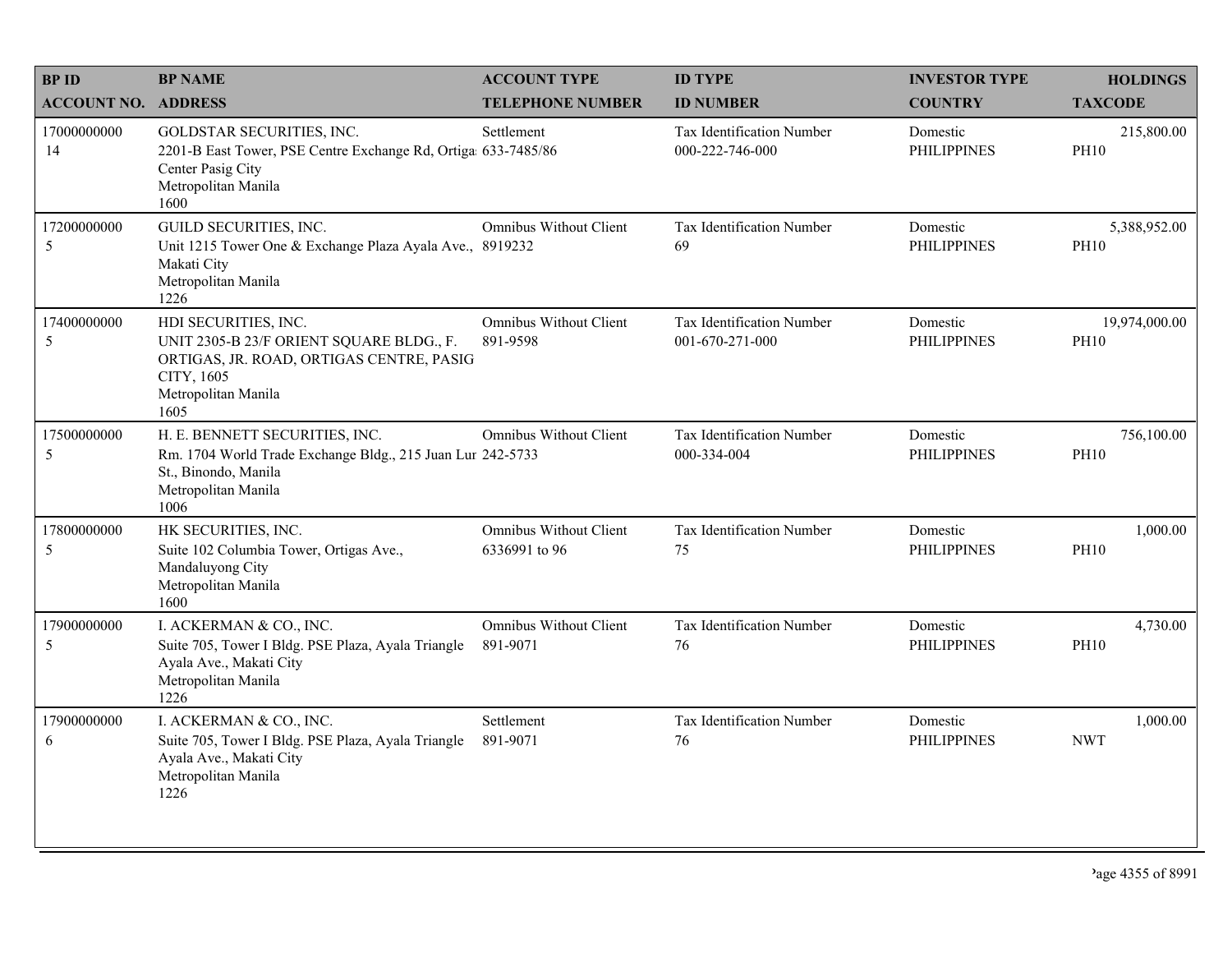| <b>BPID</b>                   | <b>BP NAME</b>                                                                                                                                                        | <b>ACCOUNT TYPE</b>                               | <b>ID TYPE</b>                                      | <b>INVESTOR TYPE</b>           | <b>HOLDINGS</b>           |
|-------------------------------|-----------------------------------------------------------------------------------------------------------------------------------------------------------------------|---------------------------------------------------|-----------------------------------------------------|--------------------------------|---------------------------|
| <b>ACCOUNT NO. ADDRESS</b>    |                                                                                                                                                                       | <b>TELEPHONE NUMBER</b>                           | <b>ID NUMBER</b>                                    | <b>COUNTRY</b>                 | <b>TAXCODE</b>            |
| 18000000000<br>5              | I. B. GIMENEZ SECURITIES, INC.<br>3/F NEW ROSARIO ORTIGAS ARCADE, NO. 42,<br>ORTIGAS EXTENSION, ROSARIO, PASIG CITY<br>Metropolitan Manila<br>1600                    | <b>Omnibus Without Client</b><br>628-0000-325-336 | <b>Tax Identification Number</b><br>000-329-846-000 | Domestic<br><b>PHILIPPINES</b> | 80,500.00<br><b>PH10</b>  |
| 18100000000<br>5              | INVESTORS SECURITIES, INC,<br>Unit 604-605 Tower One & Exchange Plaza Ayala<br>Triangle, Ayala Ave. cor Paseo de Roxas Makati City<br>Metropolitan Manila<br>1200     | <b>Omnibus Without Client</b><br>8431210          | Tax Identification Number<br>000-123-697-000        | Domestic<br><b>PHILIPPINES</b> | 466,010.00<br><b>PH10</b> |
| 18200000000<br>5              | IMPERIAL, DE GUZMAN, ABALOS & CO., INC.<br>Ground Floor, EDSA Central Square Shaw Boulevard 6332686<br>Mandaluyong City<br>Metropolitan Manila<br>1552                | <b>Omnibus Without Client</b>                     | Tax Identification Number<br>000-121-920            | Domestic<br><b>PHILIPPINES</b> | 105,050.00<br><b>PH10</b> |
| 18200000000<br>6              | IMPERIAL, DE GUZMAN, ABALOS & CO., INC.<br>Ground Floor, EDSA Central Square Shaw Boulevard 6332686<br>Mandaluyong City<br>Metropolitan Manila<br>1552                | Settlement                                        | Tax Identification Number<br>000-121-920            | Domestic<br><b>PHILIPPINES</b> | 200.00<br><b>NWT</b>      |
| 18200000000<br>$\overline{7}$ | IMPERIAL, DE GUZMAN, ABALOS & CO., INC.<br>Ground Floor, EDSA Central Square Shaw Boulevard 6332686<br>Mandaluyong City<br>Metropolitan Manila<br>1552                | Own                                               | Tax Identification Number<br>000-121-920            | Domestic<br><b>PHILIPPINES</b> | 62.00<br><b>NWT</b>       |
| 18700000000<br>5              | ASIAN CAPITAL EQUITIES, INC.<br>6/F Tower 1 & Exchange Plaza Ayala Ave., cor Paseo 8485126<br>de Roxas, Makati City<br>Metropolitan Manila<br>1226                    | Omnibus Without Client                            | Tax Identification Number<br>84                     | Domestic<br><b>PHILIPPINES</b> | 7,000.00<br><b>PH10</b>   |
| 19000000000<br>5              | VALUE QUEST SECURITIES CORPORATION<br>Unit 1006B West Tower, Philippine Stock Exchange<br>Centre, Exchange Road, Ortigas, Pasig City<br>Metropolitan Manila<br>$00\,$ | <b>Omnibus Without Client</b><br>892-1816         | Tax Identification Number<br>000-165-611-000.L0     | Domestic<br><b>PHILIPPINES</b> | 80,000.00<br><b>PH10</b>  |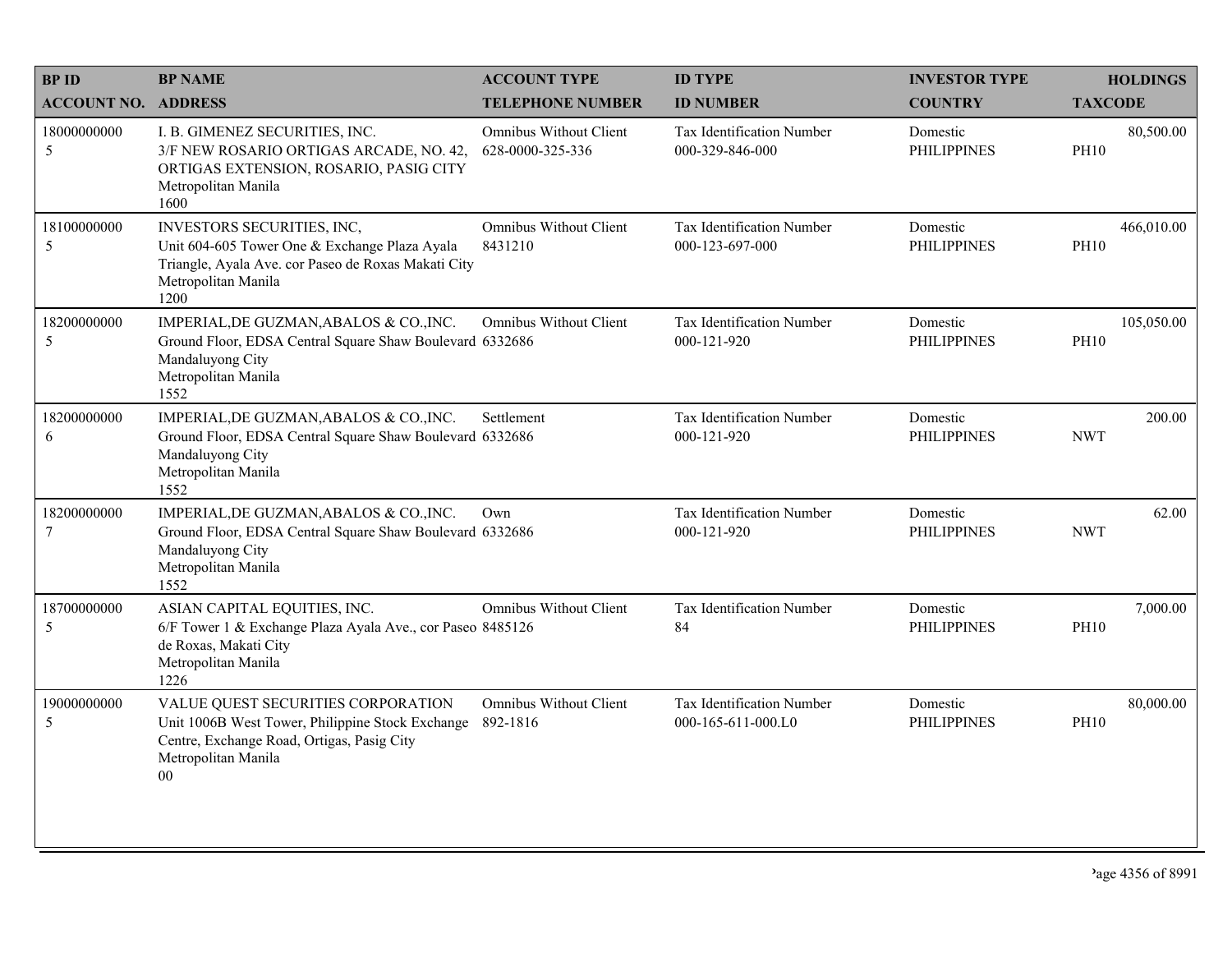| <b>BPID</b>                   | <b>BP NAME</b>                                                                                                                         | <b>ACCOUNT TYPE</b>                          | <b>ID TYPE</b>                  | <b>INVESTOR TYPE</b>           | <b>HOLDINGS</b>             |
|-------------------------------|----------------------------------------------------------------------------------------------------------------------------------------|----------------------------------------------|---------------------------------|--------------------------------|-----------------------------|
| <b>ACCOUNT NO. ADDRESS</b>    |                                                                                                                                        | <b>TELEPHONE NUMBER</b>                      | <b>ID NUMBER</b>                | <b>COUNTRY</b>                 | <b>TAXCODE</b>              |
| 19200000000<br>14             | STRATEGIC EQUITIES CORP.<br>Unit 610-611 PSE Plaza, Tower I, Ayala Triangle,<br>Ayala Ave., Makati City<br>Metropolitan Manila<br>1226 | Settlement<br>759-4055                       | Tax Identification Number<br>89 | Domestic<br><b>PHILIPPINES</b> | 112,501.00<br><b>PH10</b>   |
| 19300000000<br>5              | LARRGO SECURITIES CO., INC.<br>Rm. 202 2/F Rufino Building, Ayala Avenue, Makati 8101353<br>City<br>Metropolitan Manila<br>1226        | <b>Omnibus Without Client</b>                | Tax Identification Number<br>90 | Domestic<br><b>PHILIPPINES</b> | 291,250.00<br><b>PH10</b>   |
| 19300000000<br>$\overline{7}$ | LARRGO SECURITIES CO., INC.<br>Rm. 202 2/F Rufino Building, Ayala Avenue, Makati 8101353<br>City<br>Metropolitan Manila<br>1226        | Own                                          | Tax Identification Number<br>90 | Domestic<br><b>PHILIPPINES</b> | 2,000.00<br><b>NWT</b>      |
| 19800000000<br>-1             | LUCKY SECURITIES, INC.<br>Unit 1402-B PSE Center Exchange Road, Ortigas<br>Center Pasig City<br>Metropolitan Manila<br>1600            | <b>Omnibus Without Client</b><br>6346747/60  | Tax Identification Number<br>95 | Foreign<br><b>PHILIPPINES</b>  | 2,523,000.00<br>FMX1        |
| 19800000000<br>5              | LUCKY SECURITIES, INC.<br>Unit 1402-B PSE Center Exchange Road, Ortigas<br>Center Pasig City<br>Metropolitan Manila<br>1600            | Omnibus Without Client<br>6346747/60         | Tax Identification Number<br>95 | Domestic<br><b>PHILIPPINES</b> | 4,559,750.00<br><b>NWT</b>  |
| 19800000000<br>6              | LUCKY SECURITIES, INC.<br>Unit 1402-B PSE Center Exchange Road, Ortigas<br>Center Pasig City<br>Metropolitan Manila<br>1600            | Settlement<br>6346747/60                     | Tax Identification Number<br>95 | Domestic<br><b>PHILIPPINES</b> | 575,000.00<br><b>NWT</b>    |
| 19900000000<br>5              | LUYS SECURITIES COMPANY, INC.<br>28/F LKG Tower 6801 Ayala Ave. Makati City<br>Metropolitan Manila<br>1200                             | <b>Omnibus Without Client</b><br>5231040     | Tax Identification Number<br>96 | Domestic<br><b>PHILIPPINES</b> | 19,000.00<br><b>PH10</b>    |
| 20000000000<br>5              | MANDARIN SECURITIES CORPORATION<br>28/F LKG Tower 6801 Ayala Ave. Makati City<br>Metropolitan Manila<br>1200                           | <b>Omnibus Without Client</b><br>523-8311/16 | Tax Identification Number<br>97 | Domestic<br><b>PHILIPPINES</b> | 1,402,000.00<br><b>PH10</b> |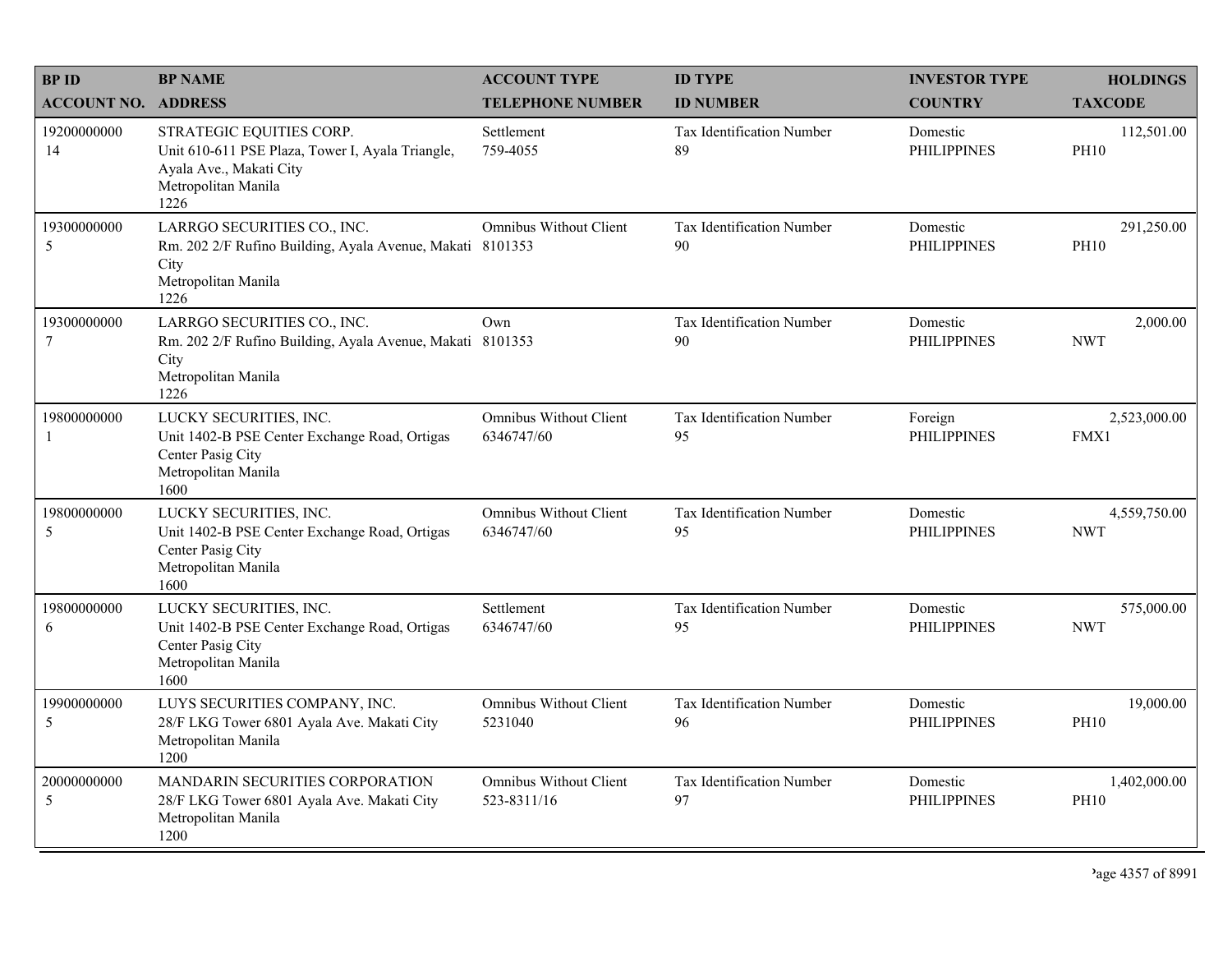| <b>BPID</b>                | <b>BP NAME</b>                                                                                                                                                                  | <b>ACCOUNT TYPE</b>                       | <b>ID TYPE</b>                                      | <b>INVESTOR TYPE</b>           | <b>HOLDINGS</b>              |
|----------------------------|---------------------------------------------------------------------------------------------------------------------------------------------------------------------------------|-------------------------------------------|-----------------------------------------------------|--------------------------------|------------------------------|
| <b>ACCOUNT NO. ADDRESS</b> |                                                                                                                                                                                 | <b>TELEPHONE NUMBER</b>                   | <b>ID NUMBER</b>                                    | <b>COUNTRY</b>                 | <b>TAXCODE</b>               |
| 20300000000<br>-1          | COL Financial Group, Inc.<br>2401-B EAST TOWER, PSE CENTRE EXCHANGE 635-5735<br>ROAD, ORTIGAS CENTER PASIG CITY<br>Metropolitan Manila<br>1605                                  | Omnibus Without Client                    | <b>Tax Identification Number</b><br>203-523-208     | Foreign<br><b>PHILIPPINES</b>  | 49,000.00<br>FMX1            |
| 20300000000<br>5           | COL Financial Group, Inc.<br>2401-B EAST TOWER, PSE CENTRE EXCHANGE 635-5735<br>ROAD, ORTIGAS CENTER PASIG CITY<br>Metropolitan Manila<br>1605                                  | Omnibus Without Client                    | Tax Identification Number<br>203-523-208            | Domestic<br><b>PHILIPPINES</b> | 16,172,154.00<br><b>PH10</b> |
| 20500000000<br>5           | MERCANTILE SECURITIES CORP.<br>UNIT 804 FORT LEGEND TOWERS 3RD AVENUI 501-8872<br>COR. 31ST ST. FORT BONIFACIO GLOBAL CITY<br><b>TAGUIG CITY</b><br>Metropolitan Manila<br>1226 | <b>Omnibus Without Client</b>             | Tax Identification Number<br>000-161-457-000        | Domestic<br><b>PHILIPPINES</b> | 3,096,000.00<br><b>PH10</b>  |
| 20600000000<br>5           | MERIDIAN SECURITIES, INC.<br>Suite 2702B&C Tektite Tower I Ortigas Centre, Pasig 634-6931/36<br>City<br>Metropolitan Manila<br>1600                                             | <b>Omnibus Without Client</b>             | <b>Tax Identification Number</b><br>000-338-748-000 | Domestic<br><b>PHILIPPINES</b> | 245,000.00<br><b>PH10</b>    |
| 20800000000<br>5           | MDR SECURITIES, INC.<br>Unit 1806, 8/F Medical Plaza Ortigas Bldg., Pasig Cit 891-9225<br>Metropolitan Manila<br>1226                                                           | <b>Omnibus Without Client</b>             | Tax Identification Number<br>105                    | Domestic<br><b>PHILIPPINES</b> | 96,000.00<br><b>PH10</b>     |
| 20800000000<br>6           | MDR SECURITIES, INC.<br>Unit 1806, 8/F Medical Plaza Ortigas Bldg., Pasig Cit 891-9225<br>Metropolitan Manila<br>1226                                                           | Settlement                                | Tax Identification Number<br>105                    | Domestic<br><b>PHILIPPINES</b> | 30,000.00<br><b>NWT</b>      |
| 21000000000<br>5           | MOUNT PEAK SECURITIES, INC.<br>#748 C.K. Bldg., Juan Luna St., Binondo, Manila<br>Metropolitan Manila<br>1006                                                                   | <b>Omnibus Without Client</b><br>241-8043 | Tax Identification Number<br>000-321-831-000        | Domestic<br><b>PHILIPPINES</b> | 35,000.00<br><b>PH10</b>     |
| 21100000000<br>5           | NEW WORLD SECURITIES CO., INC.<br>215 JUAN LUNA STREET, UNIT 2608 WORLD<br>TRADE EXCHANGE BLDG., BINONDO, MANILA<br>Metropolitan Manila<br>1006                                 | <b>Omnibus Without Client</b><br>2421767  | Tax Identification Number<br>000-327-414-000        | Domestic<br><b>PHILIPPINES</b> | 246,750.00<br><b>PH10</b>    |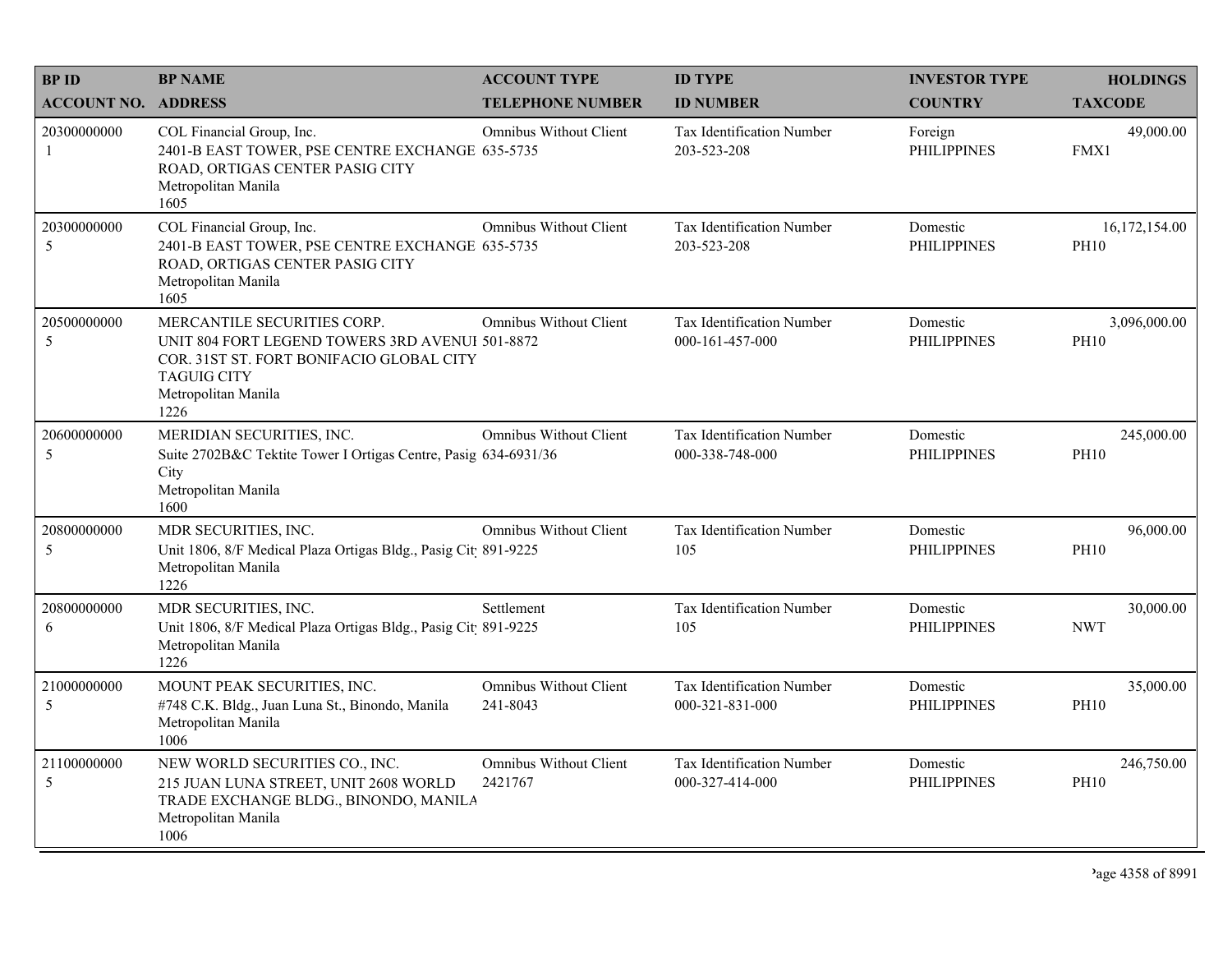| <b>BPID</b>                 | <b>BP NAME</b>                                                                                                                            | <b>ACCOUNT TYPE</b>                      | <b>ID TYPE</b>                               | <b>INVESTOR TYPE</b>           | <b>HOLDINGS</b>              |
|-----------------------------|-------------------------------------------------------------------------------------------------------------------------------------------|------------------------------------------|----------------------------------------------|--------------------------------|------------------------------|
| <b>ACCOUNT NO. ADDRESS</b>  |                                                                                                                                           | <b>TELEPHONE NUMBER</b>                  | <b>ID NUMBER</b>                             | <b>COUNTRY</b>                 | <b>TAXCODE</b>               |
| 21500000000<br>5            | OPTIMUM SECURITIES CORPORATION<br>No. 11 E. O. Bldg., United St. cor. 2nd St. Bo.<br>Kapitolyo, Pasig City<br>Metropolitan Manila<br>1650 | Omnibus Without Client<br>631-7831/36    | Tax Identification Number<br>000-287-524-000 | Domestic<br><b>PHILIPPINES</b> | 37,250.00<br><b>PH10</b>     |
| 21700000000<br>5            | RCBC SECURITIES, INC.<br>Unit 1008 Tower I & Exchange Plaza Ayala Avenue,<br>Makati City<br>Metropolitan Manila<br>1200                   | <b>Omnibus Without Client</b><br>8485183 | Tax Identification Number<br>000-165-644-000 | Domestic<br><b>PHILIPPINES</b> | 29,750.00<br><b>PH10</b>     |
| 21700000000<br>22           | RCBC SECURITIES, INC.<br>Unit 1008 Tower I & Exchange Plaza Ayala Avenue,<br>Makati City<br>Metropolitan Manila<br>1200                   | Settlement<br>8485183                    | Tax Identification Number<br>000-165-644-000 | Foreign<br><b>PHILIPPINES</b>  | 2,000.00<br><b>US03</b>      |
| 21800000000<br>$\mathbf{1}$ | PAN ASIA SECURITIES CORP.<br>910 Tower One & Exchange Plaza Ayala Avenue,<br>Makati City<br>Metropolitan Manila<br>1200                   | Omnibus Without Client<br>8919173        | Tax Identification Number<br>000-135-142     | Foreign<br><b>PHILIPPINES</b>  | 18,000.00<br>FMX1            |
| 21800000000<br>5            | PAN ASIA SECURITIES CORP.<br>910 Tower One & Exchange Plaza Ayala Avenue,<br>Makati City<br>Metropolitan Manila<br>1200                   | <b>Omnibus Without Client</b><br>8919173 | Tax Identification Number<br>000-135-142     | Domestic<br><b>PHILIPPINES</b> | 29,464,430.00<br><b>PH10</b> |
| 21800000000<br>6            | PAN ASIA SECURITIES CORP.<br>910 Tower One & Exchange Plaza Ayala Avenue,<br>Makati City<br>Metropolitan Manila<br>1200                   | Settlement<br>8919173                    | Tax Identification Number<br>000-135-142     | Domestic<br><b>PHILIPPINES</b> | 705,000.00<br><b>NWT</b>     |
| 21800000000<br>18           | PAN ASIA SECURITIES CORP.<br>910 Tower One & Exchange Plaza Ayala Avenue,<br>Makati City<br>Metropolitan Manila<br>1200                   | Settlement<br>8919173                    | Tax Identification Number<br>000-135-142     | Foreign<br><b>PHILIPPINES</b>  | 908,000.00<br><b>RA10</b>    |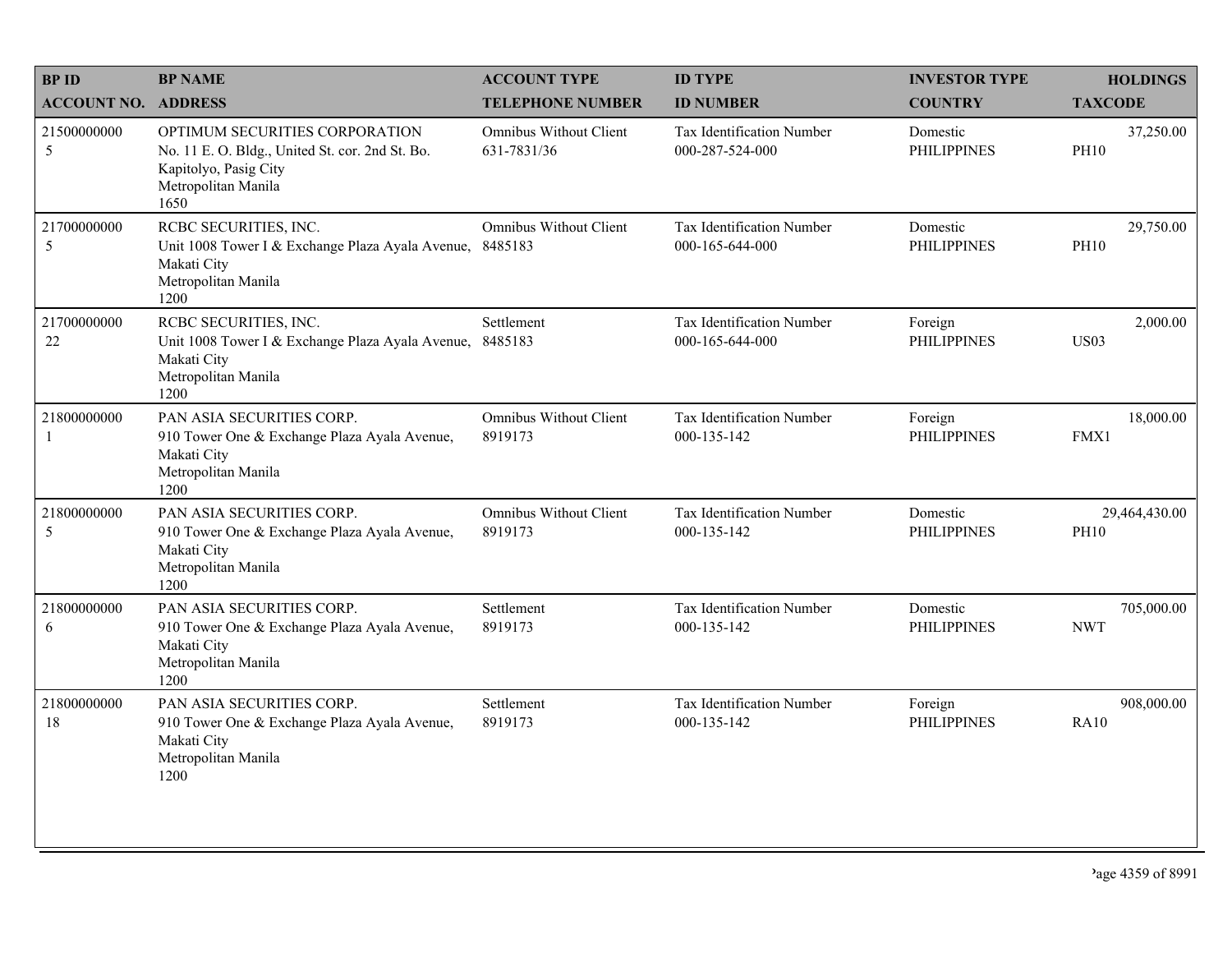| <b>BPID</b>                   | <b>BP NAME</b>                                                                                                                                                          | <b>ACCOUNT TYPE</b>           | <b>ID TYPE</b>                                      | <b>INVESTOR TYPE</b>           | <b>HOLDINGS</b>             |
|-------------------------------|-------------------------------------------------------------------------------------------------------------------------------------------------------------------------|-------------------------------|-----------------------------------------------------|--------------------------------|-----------------------------|
| <b>ACCOUNT NO. ADDRESS</b>    |                                                                                                                                                                         | <b>TELEPHONE NUMBER</b>       | <b>ID NUMBER</b>                                    | <b>COUNTRY</b>                 | <b>TAXCODE</b>              |
| 21900000000<br>5              | PAPA SECURITIES CORPORATION<br>GROUND FLOOR, ACE BUILDING, DE LA ROSA 817-8433<br>CORNER RADA ST., LEGASPI VILLAGE, MAKA'<br><b>CITY</b><br>Metropolitan Manila<br>1200 | <b>Omnibus Without Client</b> | <b>Tax Identification Number</b><br>000-215-520     | Domestic<br><b>PHILIPPINES</b> | 561,150.00<br><b>PH10</b>   |
| 21900000000<br>6              | PAPA SECURITIES CORPORATION<br>GROUND FLOOR, ACE BUILDING, DE LA ROSA 817-8433<br>CORNER RADA ST., LEGASPI VILLAGE, MAKA'<br><b>CITY</b><br>Metropolitan Manila<br>1200 | Settlement                    | Tax Identification Number<br>000-215-520            | Domestic<br><b>PHILIPPINES</b> | 943,100.00<br><b>NWT</b>    |
| 22000000000<br>$\overline{c}$ | MAYBANK ATR KIM ENG SECURITIES, INC.<br>17/F Tower One & Exchange Plaza, Ayala Triangle,<br>Ayala Avenue Makati City<br>Metropolitan Manila<br>1226                     | Settlement<br>849-8855        | <b>Tax Identification Number</b><br>000-168-671-000 | Foreign<br><b>PHILIPPINES</b>  | 6,578,500.00<br>FMX1        |
| 22000000000<br>6              | MAYBANK ATR KIM ENG SECURITIES, INC.<br>17/F Tower One & Exchange Plaza, Ayala Triangle,<br>Ayala Avenue Makati City<br>Metropolitan Manila<br>1226                     | Settlement<br>849-8855        | <b>Tax Identification Number</b><br>000-168-671-000 | Domestic<br><b>PHILIPPINES</b> | 714,000.00<br><b>NWT</b>    |
| 22000000000<br>14             | MAYBANK ATR KIM ENG SECURITIES, INC.<br>17/F Tower One & Exchange Plaza, Ayala Triangle,<br>Ayala Avenue Makati City<br>Metropolitan Manila<br>1226                     | Settlement<br>849-8855        | Tax Identification Number<br>000-168-671-000        | Domestic<br><b>PHILIPPINES</b> | 1,388,500.00<br><b>PH10</b> |
| 22000000000<br>18             | MAYBANK ATR KIM ENG SECURITIES, INC.<br>17/F Tower One & Exchange Plaza, Ayala Triangle,<br>Ayala Avenue Makati City<br>Metropolitan Manila<br>1226                     | Settlement<br>849-8855        | <b>Tax Identification Number</b><br>000-168-671-000 | Foreign<br><b>PHILIPPINES</b>  | 75,000.00<br><b>RA10</b>    |
| 22300000000<br>5              | PLATINUM SECURITIES, INC.<br>Unit 801, Antel Corporate Ctr., 121 Valero St., Salced 887-11-78<br>Village Makati City<br>Metropolitan Manila<br>1200                     | <b>Omnibus Without Client</b> | Tax Identification Number<br>000-532-022            | Domestic<br><b>PHILIPPINES</b> | 750.00<br><b>PH10</b>       |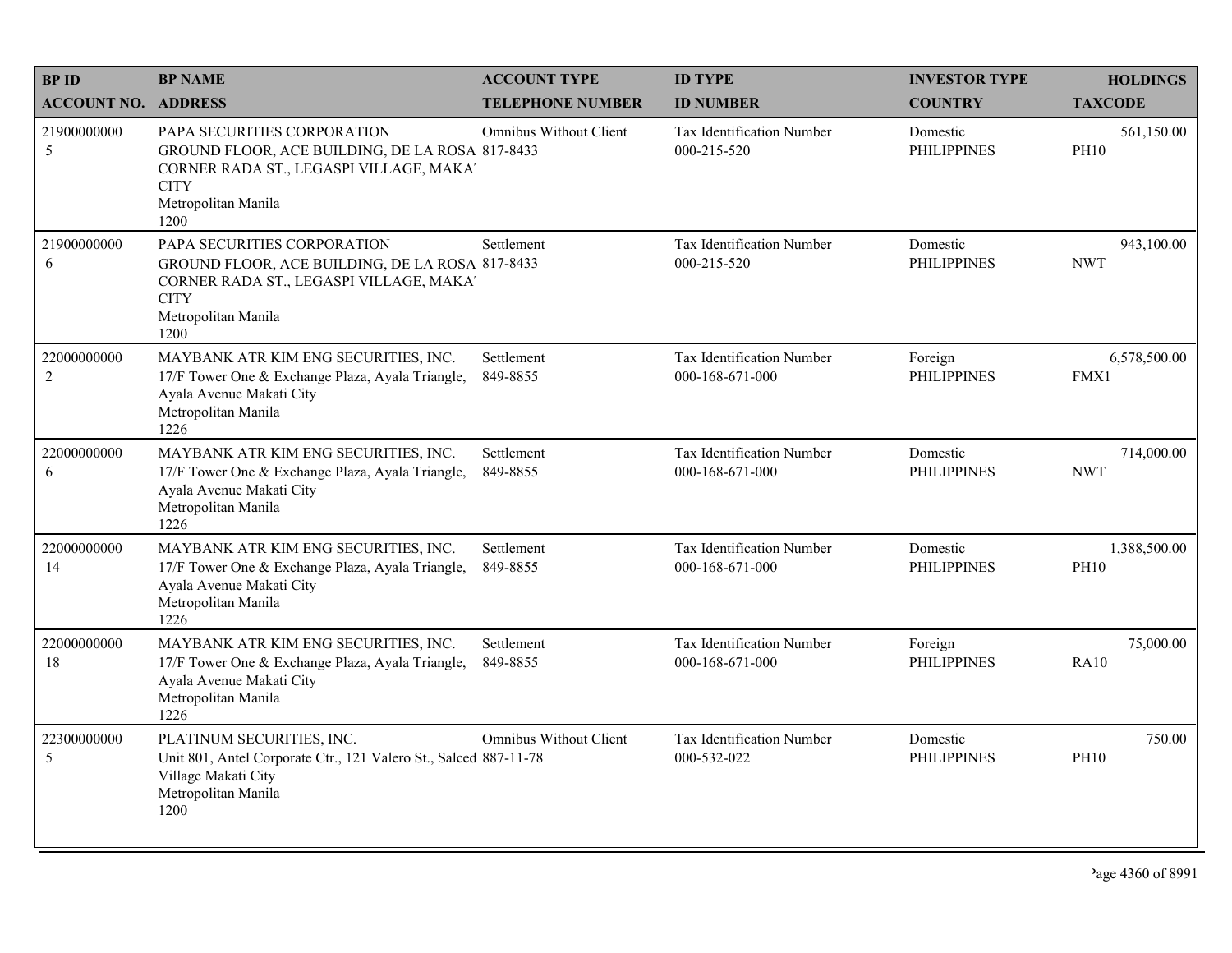| <b>BPID</b>                | <b>BP NAME</b>                                                                                                                                                             | <b>ACCOUNT TYPE</b>                       | <b>ID TYPE</b>                               | <b>INVESTOR TYPE</b>           | <b>HOLDINGS</b>           |
|----------------------------|----------------------------------------------------------------------------------------------------------------------------------------------------------------------------|-------------------------------------------|----------------------------------------------|--------------------------------|---------------------------|
| <b>ACCOUNT NO. ADDRESS</b> |                                                                                                                                                                            | <b>TELEPHONE NUMBER</b>                   | <b>ID NUMBER</b>                             | <b>COUNTRY</b>                 | <b>TAXCODE</b>            |
| 22400000000<br>$\sqrt{5}$  | PNB SECURITIES, INC.<br>3/F PNB Financial Center Roxas Blvd., Pasay City<br>Metropolitan Manila<br>1300                                                                    | <b>Omnibus Without Client</b><br>526-3466 | Tax Identification Number<br>000-198-201-000 | Domestic<br><b>PHILIPPINES</b> | 146,250.00<br><b>PH10</b> |
| 22500000000<br>5           | PREMIUM SECURITIES, INC.<br>Unit 1415, Tower 1 & Exchange Plaza Ayala Avenue 848-5915/17<br>cor. Paseo de Roxas Makati City<br>Metropolitan Manila<br>1259                 | Omnibus Without Client                    | Tax Identification Number<br>121             | Domestic<br><b>PHILIPPINES</b> | 559,600.00<br><b>PH10</b> |
| 22900000000<br>6           | SALISBURY BKT SECURITIES CORPORATION<br>Unit 207 Cityland Condominium 10 - Tower 2 6817<br>H.V. De La Costa St. cor. Ayala Ave. Makati City<br>Metropolitan Manila<br>1200 | Settlement<br>892-88-34                   | Tax Identification Number<br>000-598-559-000 | Domestic<br><b>PHILIPPINES</b> | 14,000.00<br><b>NWT</b>   |
| 23000000000                | QUALITY INVESTMENTS & SECURITIES<br><b>CORPORATION</b>                                                                                                                     | <b>Omnibus Without Client</b>             | Tax Identification Number                    | Domestic                       | 3,548,750.00              |
| $\sqrt{5}$                 | Suite 1602 Tytana Plaza Oriente St, Binondo Manila<br>Metropolitan Manila<br>1006                                                                                          | 241-0547                                  | 000-333-614-000                              | <b>PHILIPPINES</b>             | <b>PH10</b>               |
| 23000000000                | QUALITY INVESTMENTS & SECURITIES<br><b>CORPORATION</b>                                                                                                                     | Own                                       | Tax Identification Number                    | Domestic                       | 30,000.00                 |
| $\overline{7}$             | Suite 1602 Tytana Plaza Oriente St, Binondo Manila 241-0547<br>Metropolitan Manila<br>1006                                                                                 |                                           | 000-333-614-000                              | <b>PHILIPPINES</b>             | <b>NWT</b>                |
| 23000000000                | QUALITY INVESTMENTS & SECURITIES<br><b>CORPORATION</b>                                                                                                                     | Settlement                                | Tax Identification Number                    | Foreign                        | 388,000.00                |
| 18                         | Suite 1602 Tytana Plaza Oriente St, Binondo Manila<br>Metropolitan Manila<br>1006                                                                                          | 241-0547                                  | 000-333-614-000                              | <b>PHILIPPINES</b>             | <b>RA10</b>               |
| 23000000000                | QUALITY INVESTMENTS & SECURITIES<br><b>CORPORATION</b>                                                                                                                     | Settlement                                | Tax Identification Number                    | Foreign                        | 10,000.00                 |
| 20                         | Suite 1602 Tytana Plaza Oriente St, Binondo Manila 241-0547<br>Metropolitan Manila<br>1006                                                                                 |                                           | 000-333-614-000                              | <b>PHILIPPINES</b>             | <b>FTXN</b>               |
|                            |                                                                                                                                                                            |                                           |                                              |                                |                           |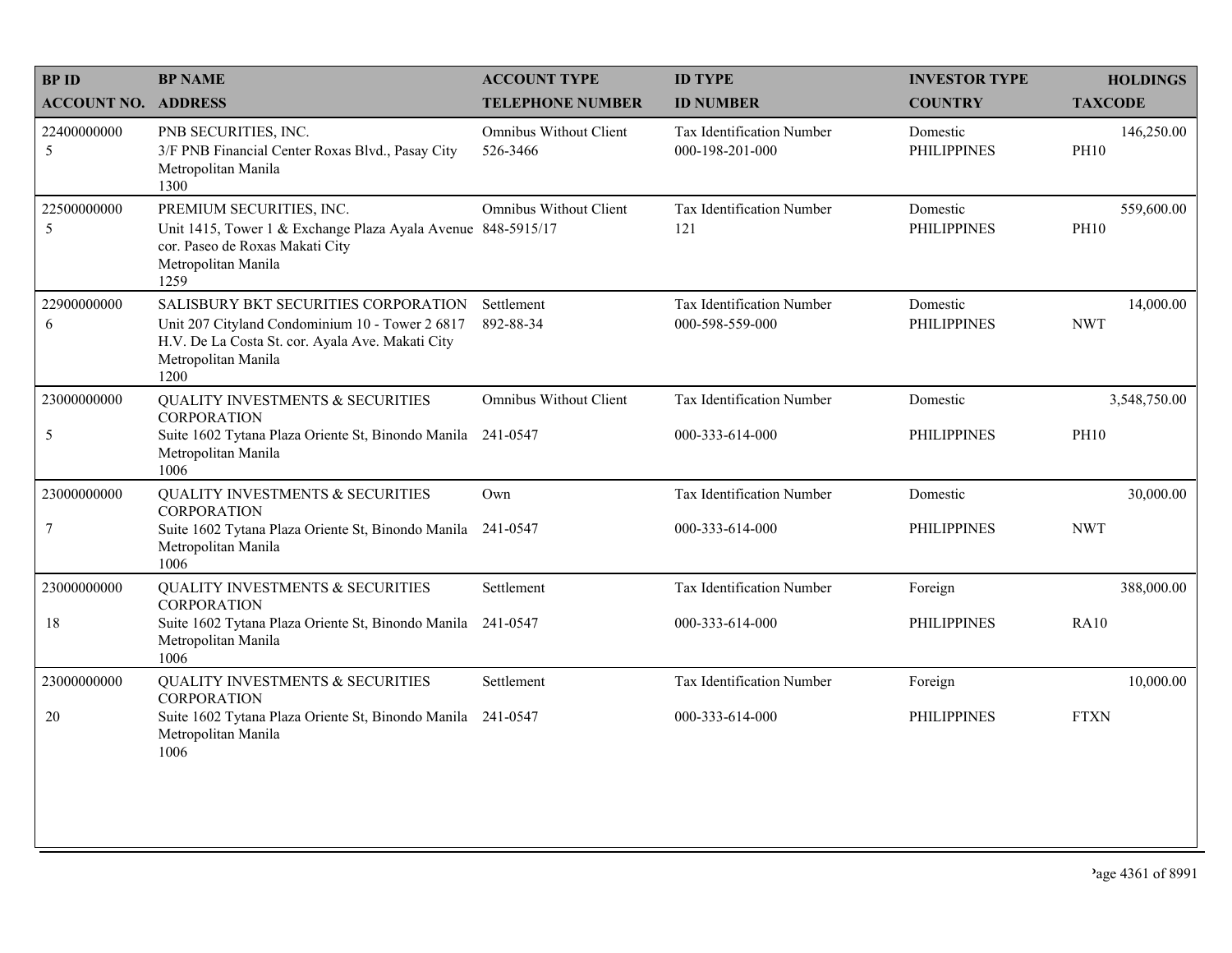| <b>BP ID</b>               | <b>BP NAME</b>                                                                                                                                                                          | <b>ACCOUNT TYPE</b>                             | <b>ID TYPE</b>                                      | <b>INVESTOR TYPE</b>           | <b>HOLDINGS</b>             |
|----------------------------|-----------------------------------------------------------------------------------------------------------------------------------------------------------------------------------------|-------------------------------------------------|-----------------------------------------------------|--------------------------------|-----------------------------|
| <b>ACCOUNT NO. ADDRESS</b> |                                                                                                                                                                                         | <b>TELEPHONE NUMBER</b>                         | <b>ID NUMBER</b>                                    | <b>COUNTRY</b>                 | <b>TAXCODE</b>              |
| 23000000000<br>21          | <b>QUALITY INVESTMENTS &amp; SECURITIES</b><br><b>CORPORATION</b><br>Suite 1602 Tytana Plaza Oriente St, Binondo Manila 241-0547<br>Metropolitan Manila<br>1006                         | Settlement                                      | <b>Tax Identification Number</b><br>000-333-614-000 | Domestic<br><b>PHILIPPINES</b> | 40,000.00<br><b>PH25</b>    |
| 23100000000<br>5           | R & L INVESTMENTS, INC.<br>675 Lee St., Mandaluyong City<br>Metropolitan Manila<br>1501                                                                                                 | <b>Omnibus Without Client</b><br>7247210/705207 | Tax Identification Number<br>127                    | Domestic<br><b>PHILIPPINES</b> | 18,000.00<br><b>PH10</b>    |
| 23200000000<br>6           | ALAKOR SECURITIES CORPORATION<br>9/F Quad Alpha Centrum, 125 Pioneer St.<br>Mandaluyong City<br>Metropolitan Manila<br>1550                                                             | Settlement<br>631-8041/42                       | Tax Identification Number<br>003-461-151-000        | Domestic<br><b>PHILIPPINES</b> | 10,000.00<br><b>NWT</b>     |
| 23300000000<br>5           | R. COYIUTO SECURITIES, INC.<br>5/F Corinthian Plaza, Paseo de Roxas, Legaspi Village 811-3064<br>Makati City<br>Metropolitan Manila<br>$\Omega$                                         | <b>Omnibus Without Client</b>                   | Tax Identification Number<br>000-329-417            | Domestic<br><b>PHILIPPINES</b> | 1,382,500.00<br><b>PH10</b> |
| 23500000000<br>5           | REGINA CAPITAL DEVELOPMENT CORPORATI Omnibus Without Client<br>Unit 806 Tower 1 & Exchange Plaza Ayala Triangle, 848-5482/84<br>Ayala Avenue Makati City<br>Metropolitan Manila<br>1226 |                                                 | Tax Identification Number<br>131                    | Domestic<br><b>PHILIPPINES</b> | 269,250.00<br><b>PH10</b>   |
| 23500000000<br>6           | REGINA CAPITAL DEVELOPMENT CORPORATI Settlement<br>Unit 806 Tower 1 & Exchange Plaza Ayala Triangle, 848-5482/84<br>Ayala Avenue Makati City<br>Metropolitan Manila<br>1226             |                                                 | Tax Identification Number<br>131                    | Domestic<br><b>PHILIPPINES</b> | 1,000.00<br><b>NWT</b>      |
| 23600000000<br>5           | R. NUBLA SECURITIES, INC.<br>Rm 405 Co Ban Kiat Building II, 231 Juan Luna St.,<br>Binondo, Manila<br>Metropolitan Manila<br>1006                                                       | <b>Omnibus Without Client</b><br>242-1596       | Tax Identification Number<br>132                    | Domestic<br><b>PHILIPPINES</b> | 404,100.00<br><b>PH10</b>   |
|                            |                                                                                                                                                                                         |                                                 |                                                     |                                |                             |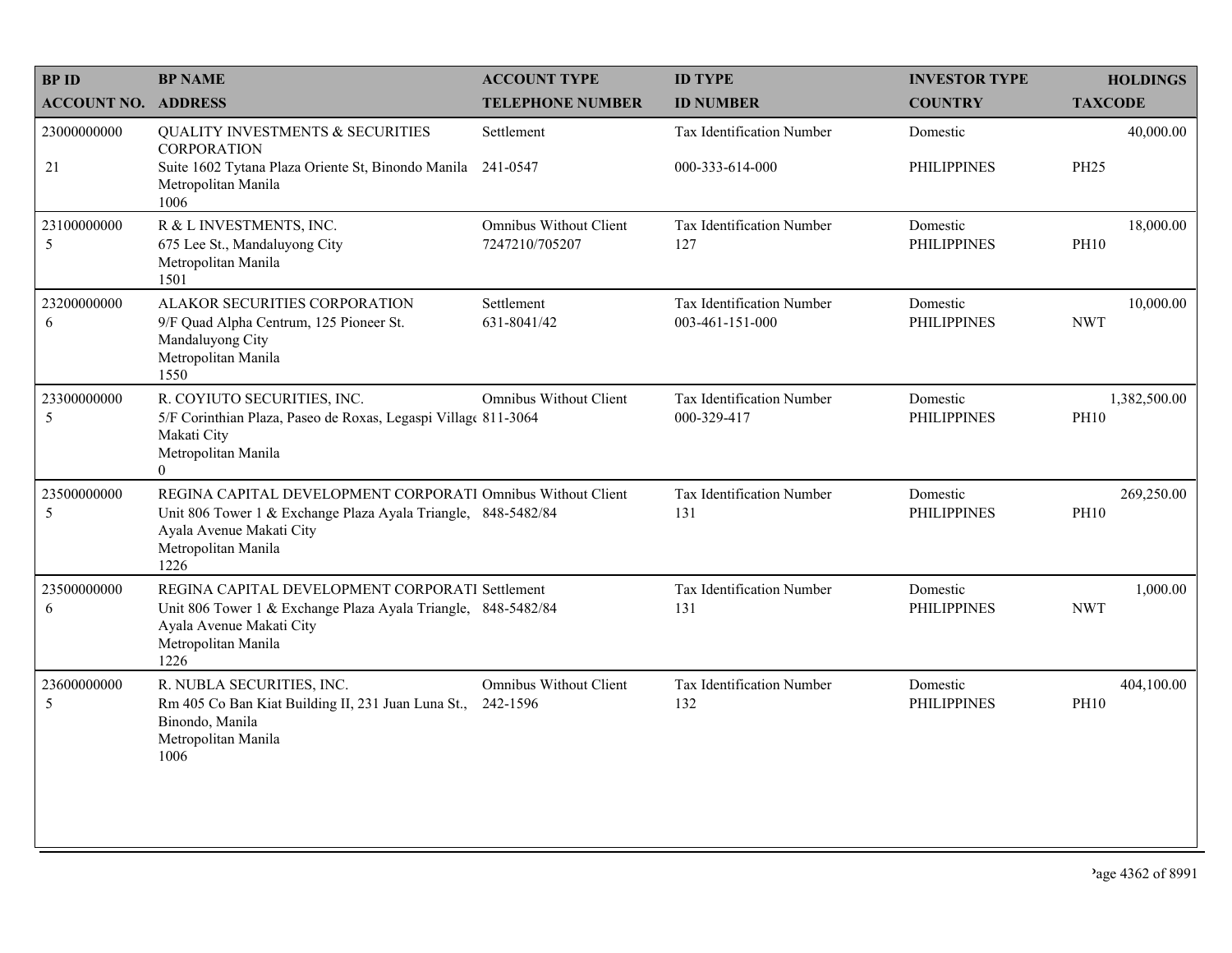| <b>BPID</b>                | <b>BP NAME</b>                                                                                                                                                                             | <b>ACCOUNT TYPE</b>                       | <b>ID TYPE</b>                               | <b>INVESTOR TYPE</b>           | <b>HOLDINGS</b>             |
|----------------------------|--------------------------------------------------------------------------------------------------------------------------------------------------------------------------------------------|-------------------------------------------|----------------------------------------------|--------------------------------|-----------------------------|
| <b>ACCOUNT NO. ADDRESS</b> |                                                                                                                                                                                            | <b>TELEPHONE NUMBER</b>                   | <b>ID NUMBER</b>                             | <b>COUNTRY</b>                 | <b>TAXCODE</b>              |
| 23700000000<br>5           | AAA SOUTHEAST EQUITIES, INCORPORATED Omnibus Without Client<br>Ground Floor, Fortune Life Building #162 Legaspi St. 816-2918<br>Legaspi Village Makati City<br>Metropolitan Manila<br>1229 |                                           | Tax Identification Number<br>000-141-894-000 | Domestic<br><b>PHILIPPINES</b> | 3,750.00<br><b>PH10</b>     |
| 23800000000<br>5           | R. S. LIM & CO., INC.<br>1509 Galvani Street San Isidro, Makati City<br>Metropolitan Manila<br>1234                                                                                        | Omnibus Without Client<br>8919670         | Tax Identification Number<br>000-333-915-000 | Domestic<br><b>PHILIPPINES</b> | 2,548,002.00<br><b>PH10</b> |
| 23900000000<br>5           | RTG & COMPANY, INC.<br>Unit 602 Tower 1 & Exchange Plaza Ayala Triangle,<br>Makati City<br>Metropolitan Manila<br>1200                                                                     | <b>Omnibus Without Client</b><br>8919482  | Tax Identification Number<br>000-165-637-000 | Domestic<br><b>PHILIPPINES</b> | 25,100.00<br><b>PH10</b>    |
| 24000000000<br>5           | S.J. ROXAS & CO., INC.<br>Unit 612 Tower One, & Exchange Plaza, Ayala<br>Triangle, Ayala Avenue, Makati City<br>Metropolitan Manila<br>$\theta$                                            | <b>Omnibus Without Client</b><br>848-5065 | Tax Identification Number<br>136             | Domestic<br><b>PHILIPPINES</b> | 54,790.00<br><b>PH10</b>    |
| 24000000000<br>6           | S.J. ROXAS & CO., INC.<br>Unit 612 Tower One, & Exchange Plaza, Ayala<br>Triangle, Ayala Avenue, Makati City<br>Metropolitan Manila<br>$\overline{0}$                                      | Settlement<br>848-5065                    | Tax Identification Number<br>136             | Domestic<br><b>PHILIPPINES</b> | 50,000.00<br><b>NWT</b>     |
| 24200000000<br>5           | SECURITIES SPECIALISTS, INC.<br>Unit 903 National Life Insurance Building,<br>6762 Ayala Avenue, Makati City<br>Metropolitan Manila<br>1000                                                | <b>Omnibus Without Client</b><br>523-5595 | Tax Identification Number<br>138             | Domestic<br><b>PHILIPPINES</b> | 2,420.00<br><b>PH10</b>     |
| 24300000000<br>5           | FIDELITY SECURITIES, INC.<br>2103-B PSE Centre, Exchange Road, Ortigas, Pasig<br>City<br>Metropolitan Manila<br>1600                                                                       | <b>Omnibus Without Client</b><br>6345038  | Tax Identification Number<br>002-836-391-000 | Domestic<br><b>PHILIPPINES</b> | 142,000.00<br><b>PH10</b>   |
|                            |                                                                                                                                                                                            |                                           |                                              |                                |                             |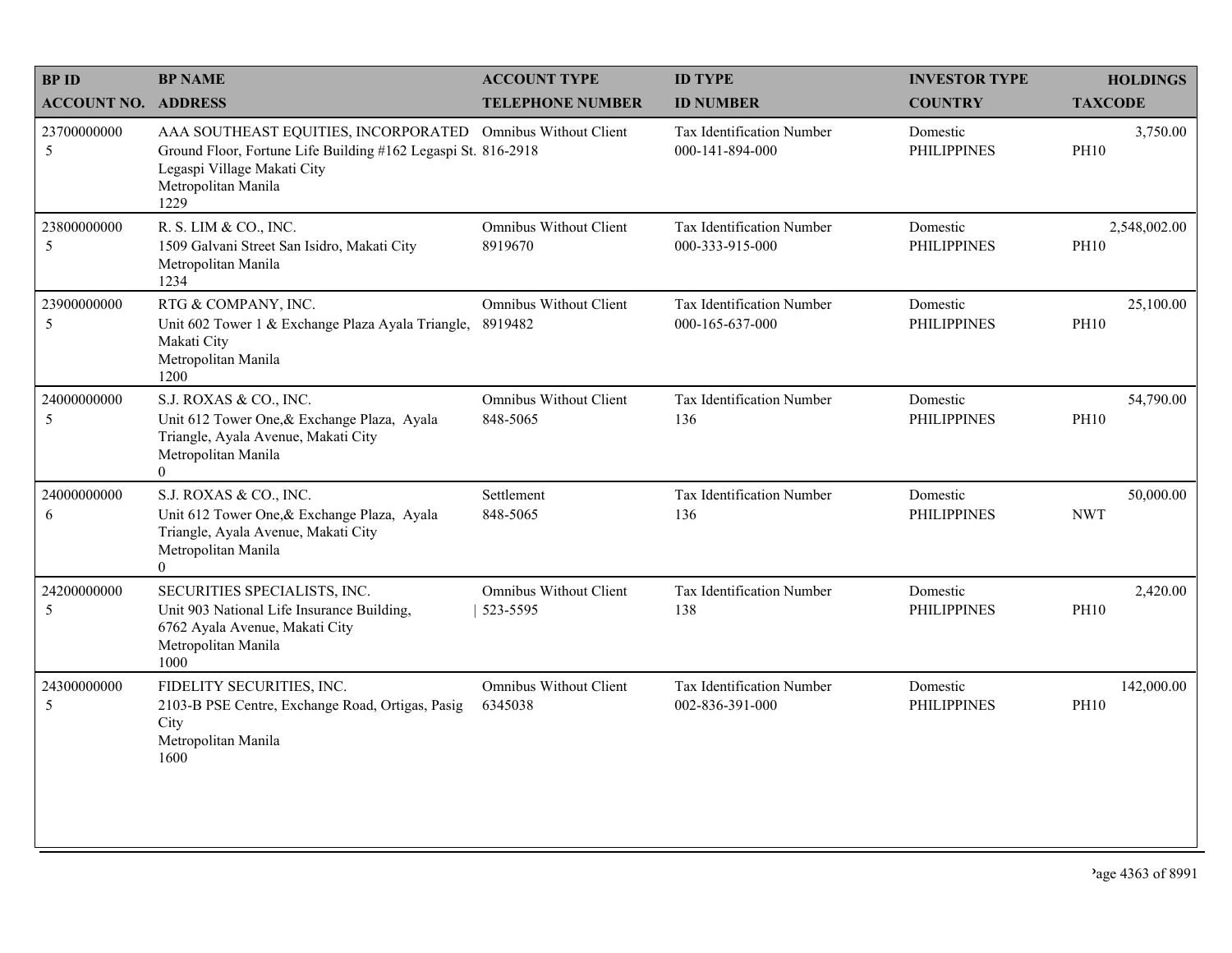| <b>BPID</b>                 | <b>BP NAME</b>                                                                                                                                    | <b>ACCOUNT TYPE</b>                            | <b>ID TYPE</b>                               | <b>INVESTOR TYPE</b>           | <b>HOLDINGS</b>             |
|-----------------------------|---------------------------------------------------------------------------------------------------------------------------------------------------|------------------------------------------------|----------------------------------------------|--------------------------------|-----------------------------|
| <b>ACCOUNT NO. ADDRESS</b>  |                                                                                                                                                   | <b>TELEPHONE NUMBER</b>                        | <b>ID NUMBER</b>                             | <b>COUNTRY</b>                 | <b>TAXCODE</b>              |
| 24600000000<br>5            | SUMMIT SECURITIES, INC.<br>Unit 2102 B/C PSE Center Tektite Tower East<br>Exchange Road, Ortigas Center Pasig City<br>Metropolitan Manila<br>1600 | <b>Omnibus Without Client</b><br>6311032 to 37 | Tax Identification Number<br>000-338-985-000 | Domestic<br><b>PHILIPPINES</b> | 132,500.00<br><b>PH10</b>   |
| 24700000000<br>5            | STANDARD SECURITIES CORPORATION<br>#34 Jefferson St., GHW, San Juan Metro Manila<br>Metropolitan Manila<br>00 <sup>1</sup>                        | Omnibus Without Client<br>8486149              | Tax Identification Number<br>000-333-108     | Domestic<br><b>PHILIPPINES</b> | 1,897,500.00<br><b>PH10</b> |
| 24700000000<br>6            | STANDARD SECURITIES CORPORATION<br>#34 Jefferson St., GHW, San Juan Metro Manila<br>Metropolitan Manila<br>$00\,$                                 | Settlement<br>8486149                          | Tax Identification Number<br>000-333-108     | Domestic<br><b>PHILIPPINES</b> | 971,000.00<br><b>NWT</b>    |
| 24700000002<br>1            | POINEER INS. & SURETY CORP.<br>#34 Jefferson St., GHW, San Juan Metro Manila<br>Metropolitan Manila<br>$00\,$                                     | Client<br>725-3905                             | Tax Identification Number<br>311             | Domestic<br><b>PHILIPPINES</b> | 490,000.00<br><b>NWT</b>    |
| 24700000003<br>$\mathbf{1}$ | PIONEER INTERCONTINENTAL INS. CORP.<br>#34 Jefferson St., GHW, San Juan Metro Manila<br>Metropolitan Manila<br>00                                 | Client<br>725-3905                             | Tax Identification Number<br>312             | Domestic<br><b>PHILIPPINES</b> | 710,000.00<br><b>NWT</b>    |
| 24700000005                 | PIONEER INSURANCE & SURETY CORPORATIC Client<br><b>ACCOUNT#2</b>                                                                                  |                                                | <b>Commercial Registration Number</b>        | Domestic                       | 1,085,000.00                |
| $\mathbf{1}$                | 108 PASEO DE ROXAS, MAKATI CITY<br>Metropolitan Manila<br>1277                                                                                    | 812-7777                                       | 8770                                         | <b>PHILIPPINES</b>             | <b>NWT</b>                  |
| 24700000007<br>1            | PIONEER LIFE INC. ACCOUNT #2<br>108 PASEO DE ROXAS, MAKATI CITY<br>Metropolitan Manila<br>1277                                                    | Client<br>812-7777                             | Certificate Of Incorporation<br>21664        | Domestic<br><b>PHILIPPINES</b> | 1,120,000.00<br><b>NWT</b>  |
| 25100000000<br>5            | TANSENGCO & CO., INC.<br>U-2308 World Trade Exchange Condominium 215 Ju: 241-7155<br>Luna St., Binondo, Manila<br>Metropolitan Manila<br>1006     | <b>Omnibus Without Client</b>                  | Tax Identification Number<br>146             | Domestic<br><b>PHILIPPINES</b> | 458,000.00<br><b>PH10</b>   |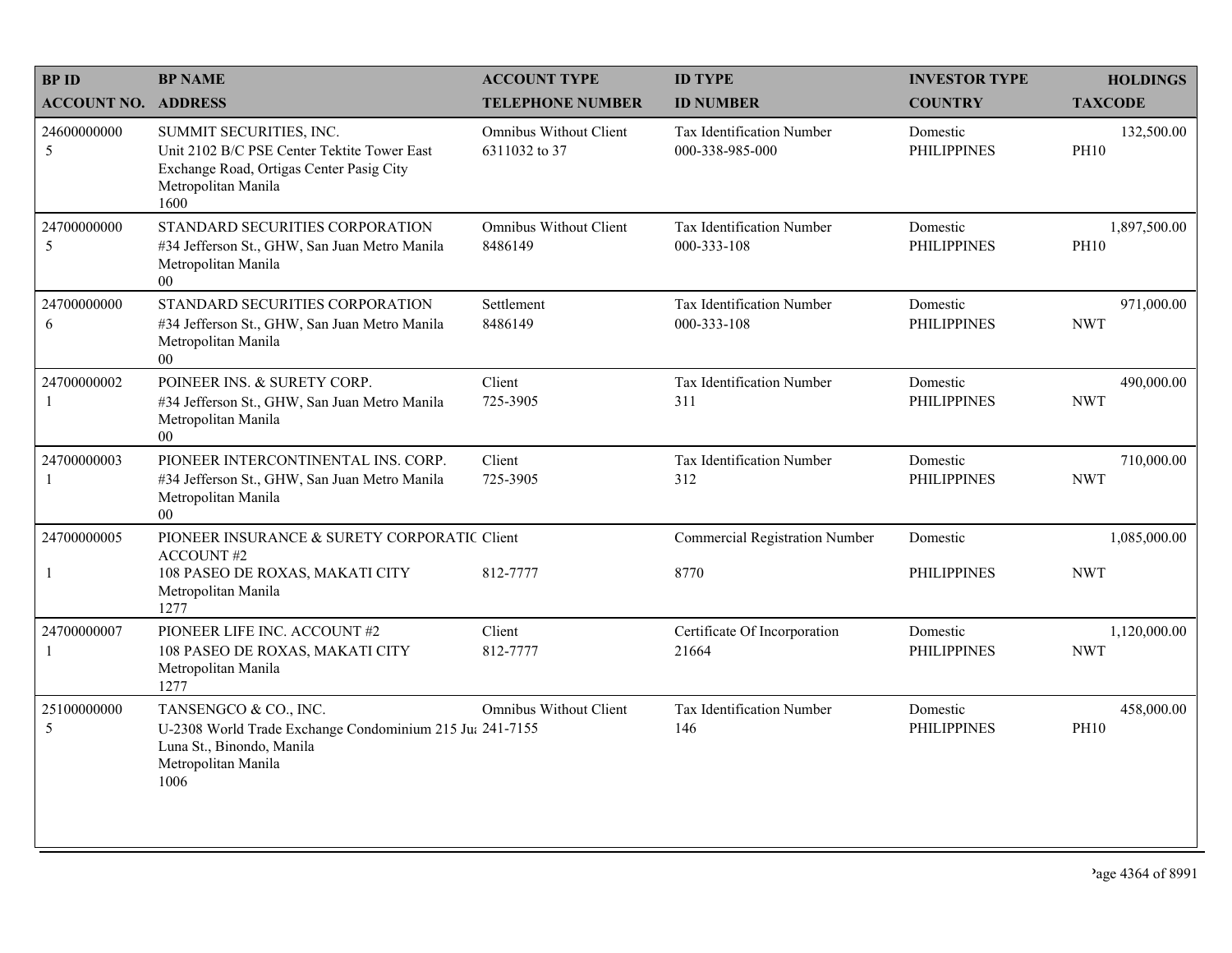| <b>BPID</b>                   | <b>BP NAME</b>                                                                                                                                                                                          | <b>ACCOUNT TYPE</b>                      | <b>ID TYPE</b>                               | <b>INVESTOR TYPE</b>           | <b>HOLDINGS</b>             |
|-------------------------------|---------------------------------------------------------------------------------------------------------------------------------------------------------------------------------------------------------|------------------------------------------|----------------------------------------------|--------------------------------|-----------------------------|
| <b>ACCOUNT NO. ADDRESS</b>    |                                                                                                                                                                                                         | <b>TELEPHONE NUMBER</b>                  | <b>ID NUMBER</b>                             | <b>COUNTRY</b>                 | <b>TAXCODE</b>              |
| 25200000000                   | THE FIRST RESOURCES MANAGEMENT &<br><b>SECURITIES CORP.</b>                                                                                                                                             | Omnibus Without Client                   | Tax Identification Number                    | Domestic                       | 1,269,100.00                |
| 5                             | Rms. 801-802, PSE Tower 1 Ayala Ave., cor. Paseo d 8486311 to 18<br>Roxas, Ayala Triangle, Makati City<br>Metropolitan Manila<br>1200                                                                   |                                          | 000-149-028-000                              | <b>PHILIPPINES</b>             | <b>PH10</b>                 |
| 25300000000<br>5              | TOWER SECURITIES, INC.<br>1802-C Tektite Tower I Exchange Road, Ortigas Cent 6354448<br>Pasig City<br>Metropolitan Manila<br>1600                                                                       | <b>Omnibus Without Client</b>            | Tax Identification Number<br>148             | Domestic<br><b>PHILIPPINES</b> | 2,017,000.00<br><b>PH10</b> |
| 25700000000<br>5              | TRI-STATE SECURITIES, INC.<br>Unit 1007, 10/F Ayala Triangle Tower I, Ayala<br>Avenue, Makati City<br>Metropolitan Manila<br>1226                                                                       | <b>Omnibus Without Client</b><br>8485042 | Tax Identification Number<br>000-704-920-000 | Domestic<br><b>PHILIPPINES</b> | 5,000.00<br><b>PH10</b>     |
| 25900000000<br>5              | UCPB SECURITIES, INC.<br>Suite 1612, 16/F Ayala Tower I Exchange Plaza, Ayal 8485678<br>Ave. cor. Paseo de Roxas Makati City<br>Metropolitan Manila<br>1226                                             | Omnibus Without Client                   | Tax Identification Number<br>154             | Domestic<br><b>PHILIPPINES</b> | 162,000.00<br><b>PH10</b>   |
| 26000000000<br>$\overline{2}$ | UOB KAY HIAN SECURITIES (PHILS.), INC.<br>UOB Kay Hian Securities (Phils.), Inc. Unit 404 LV<br>Locsin Bldg. 6752 Ayala Avenue, cor. Makati<br>Avenue, 1226, Makati City<br>Metropolitan Manila<br>1200 | Settlement<br>887-7973                   | Tax Identification Number<br>155             | Foreign<br><b>PHILIPPINES</b>  | 1,507,000.00<br>FMX1        |
| 26300000000<br>5              | VENTURE SECURITIES, INC.<br>Unit 811 Tower One & Exchange Plaza Ayala Triangl 8486505<br>Ayala Ave. cor. Paseo de Roxas Makati City<br>Metropolitan Manila<br>1226                                      | <b>Omnibus Without Client</b>            | Tax Identification Number<br>158             | Domestic<br><b>PHILIPPINES</b> | 114,500.00<br><b>PH10</b>   |
| 26300000000<br>6              | VENTURE SECURITIES, INC.<br>Unit 811 Tower One & Exchange Plaza Ayala Triangl 8486505<br>Ayala Ave. cor. Paseo de Roxas Makati City<br>Metropolitan Manila<br>1226                                      | Settlement                               | Tax Identification Number<br>158             | Domestic<br><b>PHILIPPINES</b> | 25,000.00<br><b>NWT</b>     |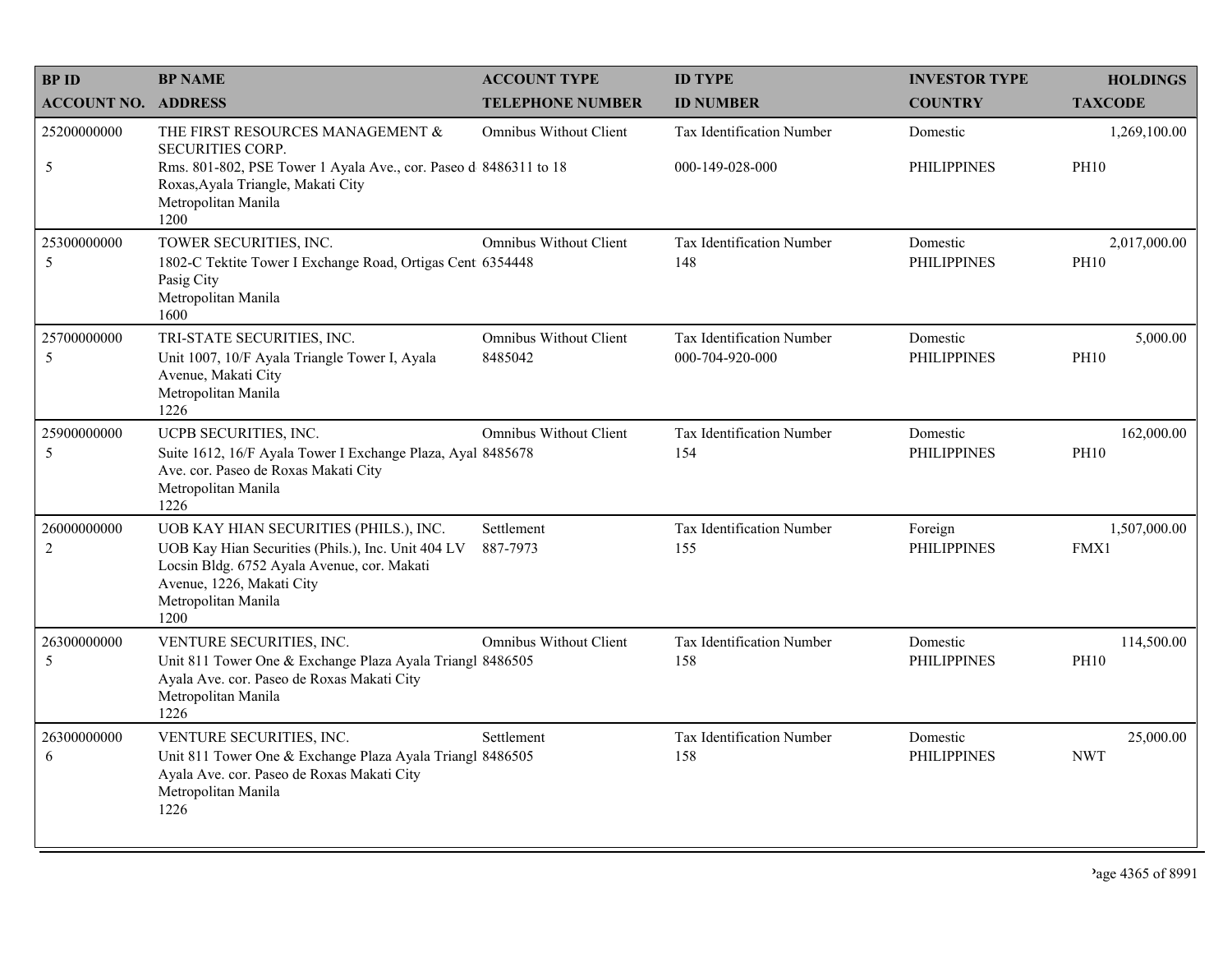| <b>BPID</b>                | <b>BP NAME</b>                                                                                                                                                                               | <b>ACCOUNT TYPE</b>                      | <b>ID TYPE</b>                                      | <b>INVESTOR TYPE</b>           | <b>HOLDINGS</b>             |
|----------------------------|----------------------------------------------------------------------------------------------------------------------------------------------------------------------------------------------|------------------------------------------|-----------------------------------------------------|--------------------------------|-----------------------------|
| <b>ACCOUNT NO. ADDRESS</b> |                                                                                                                                                                                              | <b>TELEPHONE NUMBER</b>                  | <b>ID NUMBER</b>                                    | <b>COUNTRY</b>                 | <b>TAXCODE</b>              |
| 26600000000<br>5           | VICSAL SECURITIES & STOCK BROKERAGE, IN Omnibus Without Client<br>658 C. Palanca St., Quiapo, Manila<br>Metropolitan Manila<br>1001                                                          | 7349771                                  | <b>Tax Identification Number</b><br>000-089-167-000 | Domestic<br><b>PHILIPPINES</b> | 610,000.00<br><b>PH10</b>   |
| 26700000000<br>5           | FIRST METRO SECURITIES BROKERAGE CORP. Omnibus Without Client<br>Unit 1515, 15/F Ayala Tower One Ayala Triangle,<br>Ayala Ave. cor Paseo de Roxas Makati City<br>Metropolitan Manila<br>1226 | 759-4133/34                              | Tax Identification Number<br>003-458-062-000        | Domestic<br><b>PHILIPPINES</b> | 2,517,500.00<br><b>PH10</b> |
| 26700000000<br>6           | FIRST METRO SECURITIES BROKERAGE CORP. Settlement<br>Unit 1515, 15/F Ayala Tower One Ayala Triangle,<br>Ayala Ave. cor Paseo de Roxas Makati City<br>Metropolitan Manila<br>1226             | 759-4133/34                              | Tax Identification Number<br>003-458-062-000        | Domestic<br><b>PHILIPPINES</b> | 20,000.00<br><b>NWT</b>     |
| 26900000000<br>5           | WEALTH SECURITIES, INC.<br>2103 PSE Centre, Exchange Road Ortigas Centre, Pas 634-5038<br>City<br>Metropolitan Manila<br>1600                                                                | Omnibus Without Client                   | Tax Identification Number<br>000-330-678            | Domestic<br><b>PHILIPPINES</b> | 2,362,099.00<br><b>PH10</b> |
| 27000000000<br>5           | WESTLINK GLOBAL EQUITIES, INC.<br>6/F Philippine Stock Exchange Plaza Ayala Avenue,<br>Makati City<br>Metropolitan Manila<br>1200                                                            | Omnibus Without Client<br>848-6231       | Tax Identification Number<br>000-334-828            | Domestic<br><b>PHILIPPINES</b> | 53,750.00<br><b>PH10</b>    |
| 27200000000<br>5           | BERNAD SECURITIES, INC.<br>3/F 1033 M.H. del Pilar St. Ermita, Manila<br>Metropolitan Manila<br>1000                                                                                         | <b>Omnibus Without Client</b><br>5245186 | Tax Identification Number<br>002-919-761            | Domestic<br><b>PHILIPPINES</b> | 1,685,750.00<br><b>PH10</b> |
| 27500000000<br>5           | YAO & ZIALCITA, INC.<br>Yao & Zialcita, Inc., 5G Vernida I Condominium, 120 5274019 to 21<br>Amorsolo St., Legaspi Village, Makati City<br>Metropolitan Manila                               | <b>Omnibus Without Client</b>            | Tax Identification Number<br>170                    | Domestic<br><b>PHILIPPINES</b> | 867,150.00<br><b>PH10</b>   |
| 27800000000<br>5           | YU & COMPANY, INC.<br>Unit E 1606-B Tektite Tower 1 Exhange Road, Ortiga 634-6248<br>Center Pasig City<br>Metropolitan Manila<br>1600                                                        | Omnibus Without Client                   | Tax Identification Number<br>000-324-373-000        | Domestic<br><b>PHILIPPINES</b> | 459,780.00<br><b>PH10</b>   |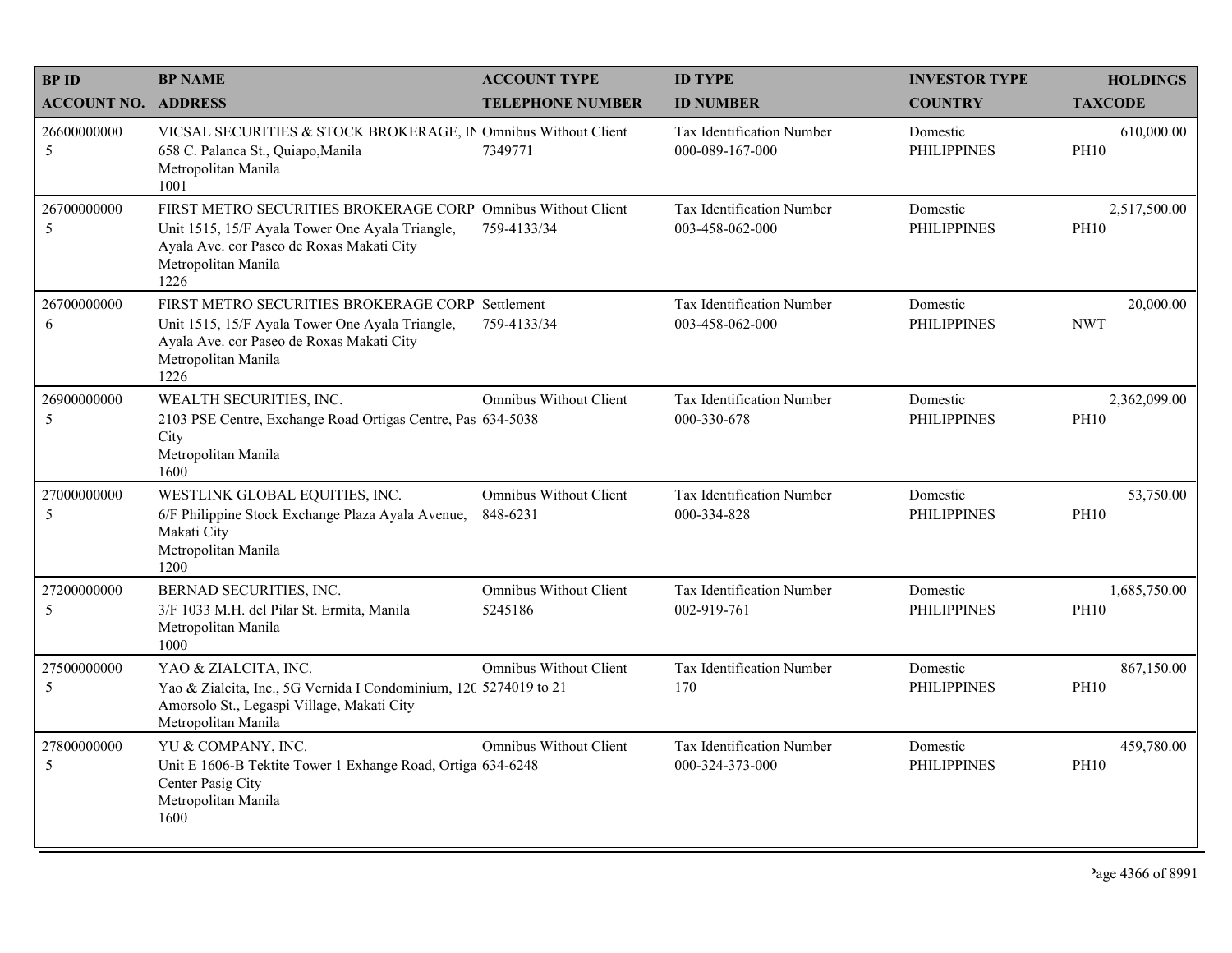| <b>BPID</b>                    | <b>BP NAME</b>                                                                                                                                                               | <b>ACCOUNT TYPE</b>                            | <b>ID TYPE</b>                               | <b>INVESTOR TYPE</b>           | <b>HOLDINGS</b>              |
|--------------------------------|------------------------------------------------------------------------------------------------------------------------------------------------------------------------------|------------------------------------------------|----------------------------------------------|--------------------------------|------------------------------|
| <b>ACCOUNT NO. ADDRESS</b>     |                                                                                                                                                                              | <b>TELEPHONE NUMBER</b>                        | <b>ID NUMBER</b>                             | <b>COUNTRY</b>                 | <b>TAXCODE</b>               |
| 27900000000<br>5               | <b>BDO SECURITIES CORPORATION</b><br>27/F Tower I & Exchange Plaza Ayala Ave., Makati<br>City<br>Metropolitan Manila<br>1226                                                 | Omnibus Without Client<br>759-41-44            | Tax Identification Number<br>004-814-885-000 | Domestic<br><b>PHILIPPINES</b> | 12,717,000.00<br><b>PH10</b> |
| 27900000000<br>6               | <b>BDO SECURITIES CORPORATION</b><br>27/F Tower I & Exchange Plaza Ayala Ave., Makati<br>City<br>Metropolitan Manila<br>1226                                                 | Settlement<br>759-41-44                        | Tax Identification Number<br>004-814-885-000 | Domestic<br><b>PHILIPPINES</b> | 155,000.00<br><b>NWT</b>     |
| 27900000000<br>16              | <b>BDO SECURITIES CORPORATION</b><br>27/F Tower I & Exchange Plaza Ayala Ave., Makati<br>City<br>Metropolitan Manila<br>1226                                                 | Settlement<br>759-41-44                        | Tax Identification Number<br>004-814-885-000 | Foreign<br><b>PHILIPPINES</b>  | 44,223,000.00<br><b>RA02</b> |
| 28200000000<br>6               | PCCI SECURITIES BROKERS CORP.<br>3/F PCCI Corporate Centre 118 Alfaro St, Salcedo<br>Village Makati City<br>Metropolitan Manila<br>1227                                      | Settlement<br>893-3920                         | Tax Identification Number<br>177             | Domestic<br><b>PHILIPPINES</b> | 150,000.00<br><b>NWT</b>     |
| 28200000000<br>14              | PCCI SECURITIES BROKERS CORP.<br>3/F PCCI Corporate Centre 118 Alfaro St, Salcedo<br>Village Makati City<br>Metropolitan Manila<br>1227                                      | Settlement<br>893-3920                         | Tax Identification Number<br>177             | Domestic<br><b>PHILIPPINES</b> | 474,100.00<br><b>PH10</b>    |
| 28300000000<br>5               | EAGLE EQUITIES, INC.<br>179 Kaimito St. Valle Verde II, Pasig City<br>Metropolitan Manila<br>1600                                                                            | <b>Omnibus Without Client</b><br>6363637 to 39 | Tax Identification Number<br>178             | Domestic<br><b>PHILIPPINES</b> | 269,000.00<br><b>PH10</b>    |
| 28500000000<br>$5\overline{)}$ | GOLDEN TOWER SECURITIES & HOLDINGS, IN Omnibus Without Client<br>4-B Vernida I Condominium, 120 Amorsolo St.,<br>Legaspi Village, Makati City<br>Metropolitan Manila<br>1229 | 8132839                                        | Tax Identification Number<br>179             | Domestic<br><b>PHILIPPINES</b> | 587,450.00<br><b>PH10</b>    |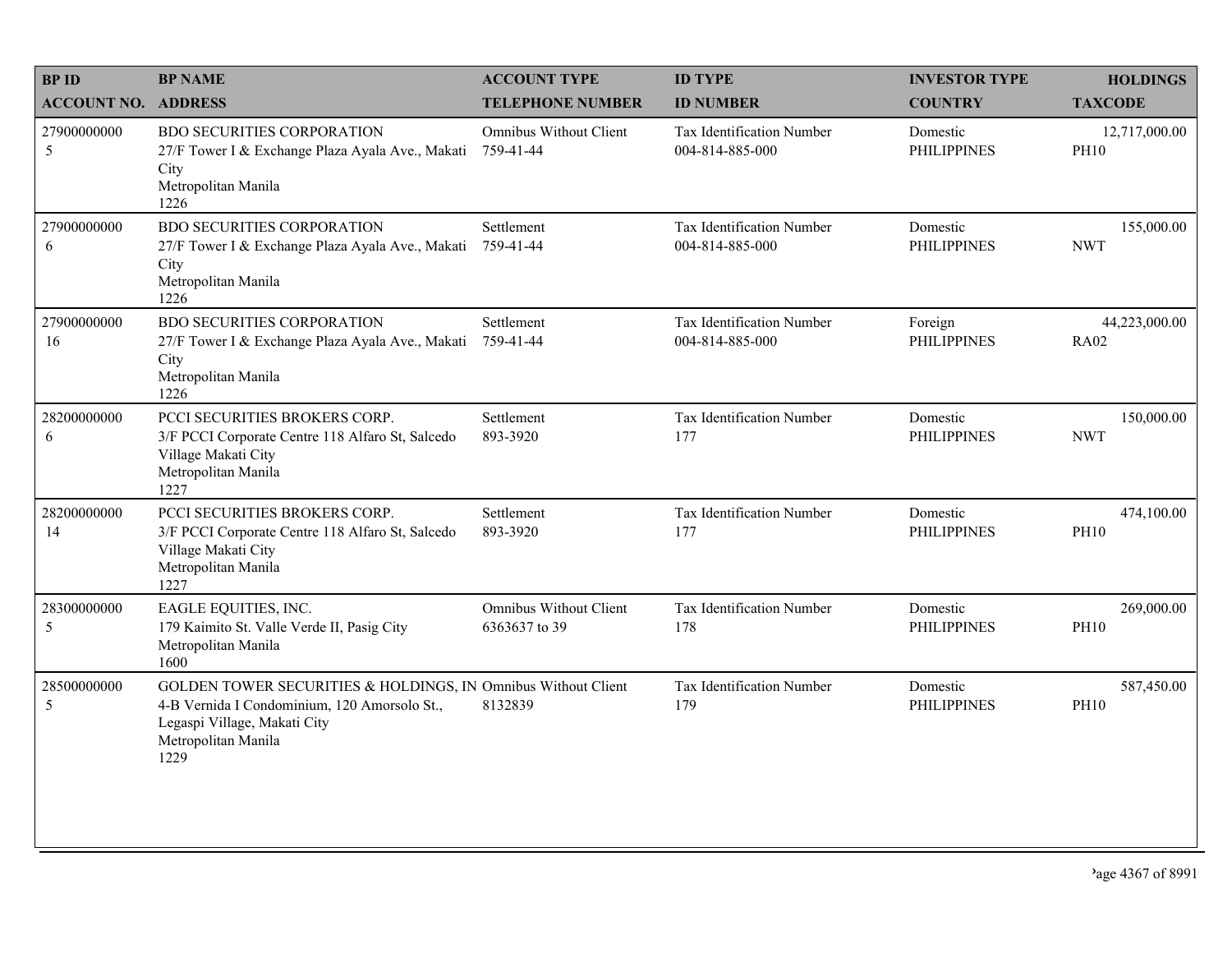| <b>BPID</b>                   | <b>BP NAME</b>                                                                                                                                                     | <b>ACCOUNT TYPE</b>           | <b>ID TYPE</b>                                       | <b>INVESTOR TYPE</b>           | <b>HOLDINGS</b>             |
|-------------------------------|--------------------------------------------------------------------------------------------------------------------------------------------------------------------|-------------------------------|------------------------------------------------------|--------------------------------|-----------------------------|
| <b>ACCOUNT NO. ADDRESS</b>    |                                                                                                                                                                    | <b>TELEPHONE NUMBER</b>       | <b>ID NUMBER</b>                                     | <b>COUNTRY</b>                 | <b>TAXCODE</b>              |
| 28500000000<br>21             | GOLDEN TOWER SECURITIES & HOLDINGS, IN Settlement<br>4-B Vernida I Condominium, 120 Amorsolo St.,<br>Legaspi Village, Makati City<br>Metropolitan Manila<br>1229   | 8132839                       | Tax Identification Number<br>179                     | Foreign<br><b>PHILIPPINES</b>  | 150,000.00<br><b>FTXN</b>   |
| 28600000000<br>5              | SOLAR SECURITIES, INC.<br>Unit 3002-A East Tower, Phil. Stock Exchange Centre 6366301<br>Exchange Road, Ortigas Complex, Pasig City<br>Metropolitan Manila<br>1605 | <b>Omnibus Without Client</b> | Tax Identification Number<br>001-949-768-000         | Domestic<br><b>PHILIPPINES</b> | 1,945,393.00<br><b>PH10</b> |
| 28600000000<br>$\overline{7}$ | SOLAR SECURITIES, INC.<br>Unit 3002-A East Tower, Phil. Stock Exchange Centre 6366301<br>Exchange Road, Ortigas Complex, Pasig City<br>Metropolitan Manila<br>1605 | Own                           | Tax Identification Number<br>001-949-768-000         | Domestic<br><b>PHILIPPINES</b> | 4,000.00<br><b>NWT</b>      |
| 28800000000<br>5              | G.D. TAN & COMPANY, INC.<br>Unit 2203-A East Tower, PSE Center Exchange Road. 6339989<br>Ortigas Center, Pasig City<br>Metropolitan Manila<br>1600                 | Omnibus Without Client        | Tax Identification Number<br>$000 - 121 - 113 - 000$ | Domestic<br><b>PHILIPPINES</b> | 13,500.00<br><b>PH10</b>    |
| 28800000000<br>6              | G.D. TAN & COMPANY, INC.<br>Unit 2203-A East Tower, PSE Center Exchange Road, 6339989<br>Ortigas Center, Pasig City<br>Metropolitan Manila<br>1600                 | Settlement                    | Tax Identification Number<br>000-121-113-000         | Domestic<br><b>PHILIPPINES</b> | 158,000.00<br><b>NWT</b>    |
| 28800000000<br>$\tau$         | G.D. TAN & COMPANY, INC.<br>Unit 2203-A East Tower, PSE Center Exchange Road. 6339989<br>Ortigas Center, Pasig City<br>Metropolitan Manila<br>1600                 | Own                           | Tax Identification Number<br>000-121-113-000         | Domestic<br><b>PHILIPPINES</b> | 11,056.00<br><b>NWT</b>     |
| 28800000000<br>18             | G.D. TAN & COMPANY, INC.<br>Unit 2203-A East Tower, PSE Center Exchange Road, 6339989<br>Ortigas Center, Pasig City<br>Metropolitan Manila<br>1600                 | Settlement                    | Tax Identification Number<br>000-121-113-000         | Foreign<br><b>PHILIPPINES</b>  | 1,000.00<br><b>RA10</b>     |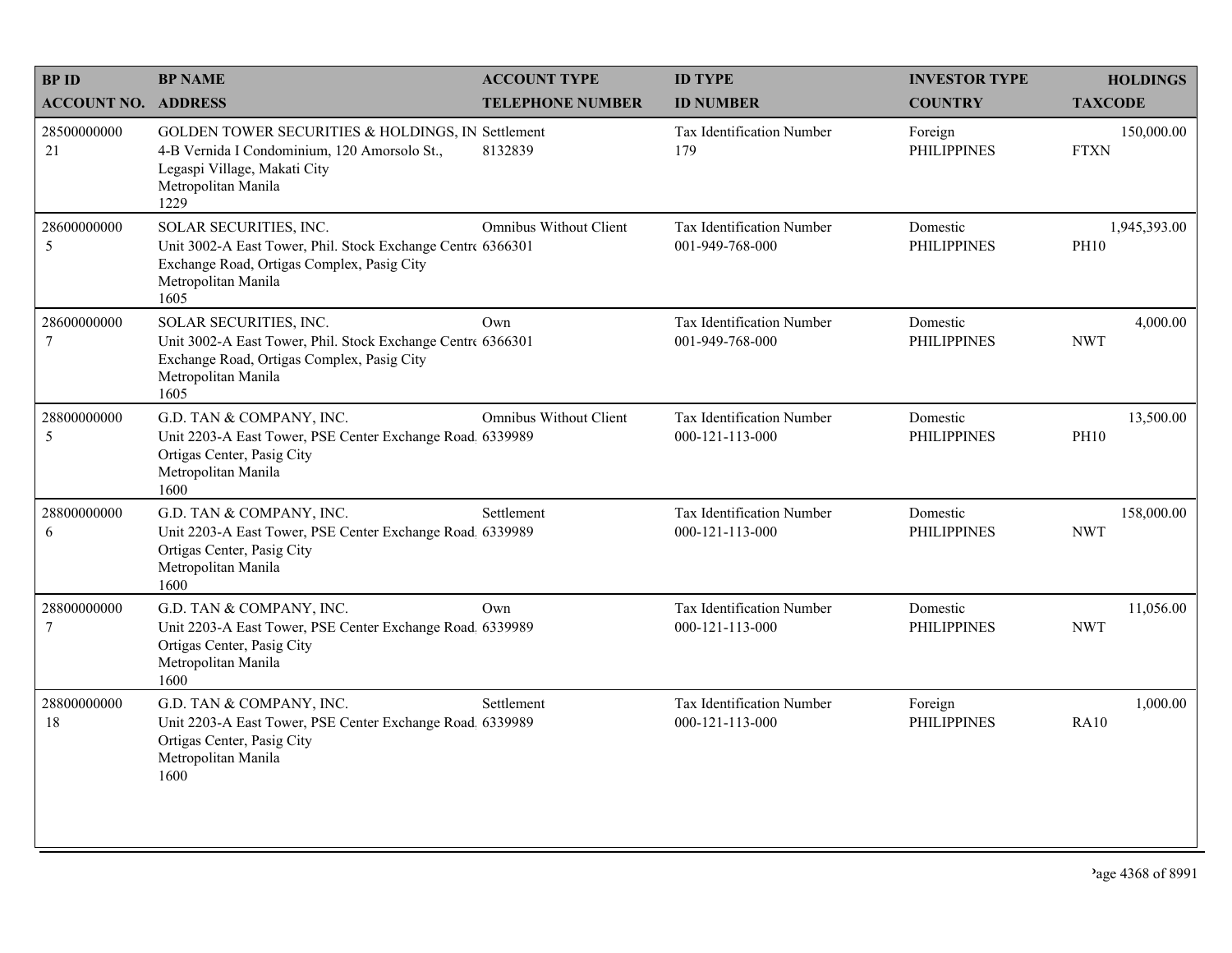| <b>BPID</b>                | <b>BP NAME</b>                                                                                                                                                       | <b>ACCOUNT TYPE</b>               | <b>ID TYPE</b>                                      | <b>INVESTOR TYPE</b>           | <b>HOLDINGS</b>           |
|----------------------------|----------------------------------------------------------------------------------------------------------------------------------------------------------------------|-----------------------------------|-----------------------------------------------------|--------------------------------|---------------------------|
| <b>ACCOUNT NO. ADDRESS</b> |                                                                                                                                                                      | <b>TELEPHONE NUMBER</b>           | <b>ID NUMBER</b>                                    | <b>COUNTRY</b>                 | <b>TAXCODE</b>            |
| 32800000000<br>5           | DW CAPITAL INC.<br>UNIT 1610-1611 TOWER ONE & EXCHANGE<br>PLAZA, AYALA TRIANGLE, AYALA AVENUE,<br><b>MAKATI CITY 1226</b><br>Metropolitan Manila<br>$\Omega$         | Omnibus Without Client<br>8369633 | <b>Tax Identification Number</b><br>200-262-862-000 | Domestic<br><b>PHILIPPINES</b> | 71,000.00<br><b>PH10</b>  |
| 34500000000<br>5           | UNICAPITAL SECURITIES INC.<br>4F Majalco Bldg Benavidez cor Trasierra Sts Legaspi 750-2030<br>Vill., Makati City<br>Metropolitan Manila<br>1200                      | Omnibus Without Client            | Tax Identification Number<br>005-294-264-000        | Domestic<br><b>PHILIPPINES</b> | 139,000.00<br><b>PH10</b> |
| 34500000000<br>14          | UNICAPITAL SECURITIES INC.<br>4F Majalco Bldg Benavidez cor Trasierra Sts Legaspi 750-2030<br>Vill., Makati City<br>Metropolitan Manila<br>1200                      | Settlement                        | <b>Tax Identification Number</b><br>005-294-264-000 | Domestic<br><b>PHILIPPINES</b> | 500.00<br><b>PH10</b>     |
| 38800000000<br>5           | ARMSTRONG SECURITIES, INC.<br>Unit 2205-A, 22/F PSE Centre Exchange Road, Ortiga 6346337 to 39<br>Centre, Pasig City<br>Metropolitan Manila<br>1600                  | <b>Omnibus Without Client</b>     | Tax Identification Number<br>191                    | Domestic<br><b>PHILIPPINES</b> | 17,750.00<br><b>PH10</b>  |
| CITI1000000<br>-1          | CITIBANK N.A.<br>11/F Citibank Tower Villar corner Valero Sts. Makati 8947841<br>City, MM<br>Metropolitan Manila<br>1200                                             | Own                               | Tax Identification Number<br>946                    | Foreign<br><b>PHILIPPINES</b>  | 2,854,500.00<br>FMX1      |
| DEUB2000007                | DEUTSCHE BANK AG MANILA BRANCH A/C                                                                                                                                   | Client                            | Certificate Of Incorporation                        | Domestic                       | 1,780,000.00              |
| -1                         | <b>CLIENTS DEUB20</b><br>23F AYALA TOWER ONE AYALA AVE. MAKAT. 8946989<br><b>CITY</b><br>Metropolitan Manila                                                         |                                   | 000-449-586-000                                     | PHILIPPINES                    | <b>PH10</b>               |
| HSBC1000000                | THE HONGKONG AND SHANGHAI BANKING<br>CORP. LTD. - CLIENTS' ACCT.                                                                                                     | Own                               | <b>Tax Identification Number</b>                    | Foreign                        | 20,000.00                 |
| -1                         | HSBC Securities Services 12th Floor, The Enterprise 8145200<br>Center, Tower I 6766 Ayala Avenue corner Paseo de<br>Roxas Makati City<br>Metropolitan Manila<br>1200 |                                   | 951                                                 | <b>PHILIPPINES</b>             | FMX1                      |